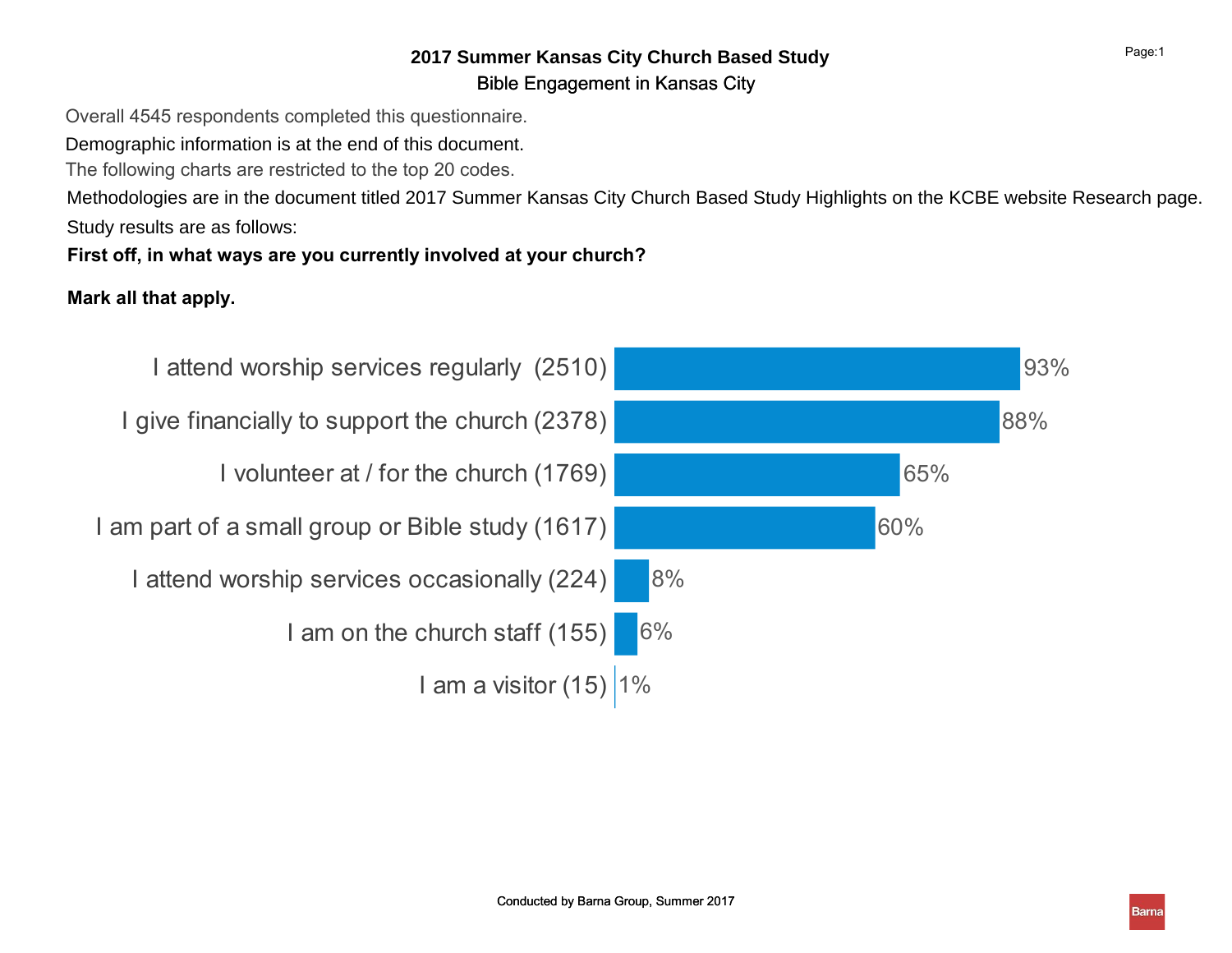Think about your experiences over the past year while attending your current church. Please indicate how accurately each of these statements describe you: Compared to one year ago, would you say… (My relationship with Jesus Christ has grown deeper)



Think about your experiences over the past year while attending your current church. Please indicate how accurately each of these statements describe you: Compared to one year ago, would you say… (I have a greater understanding of the Bible)

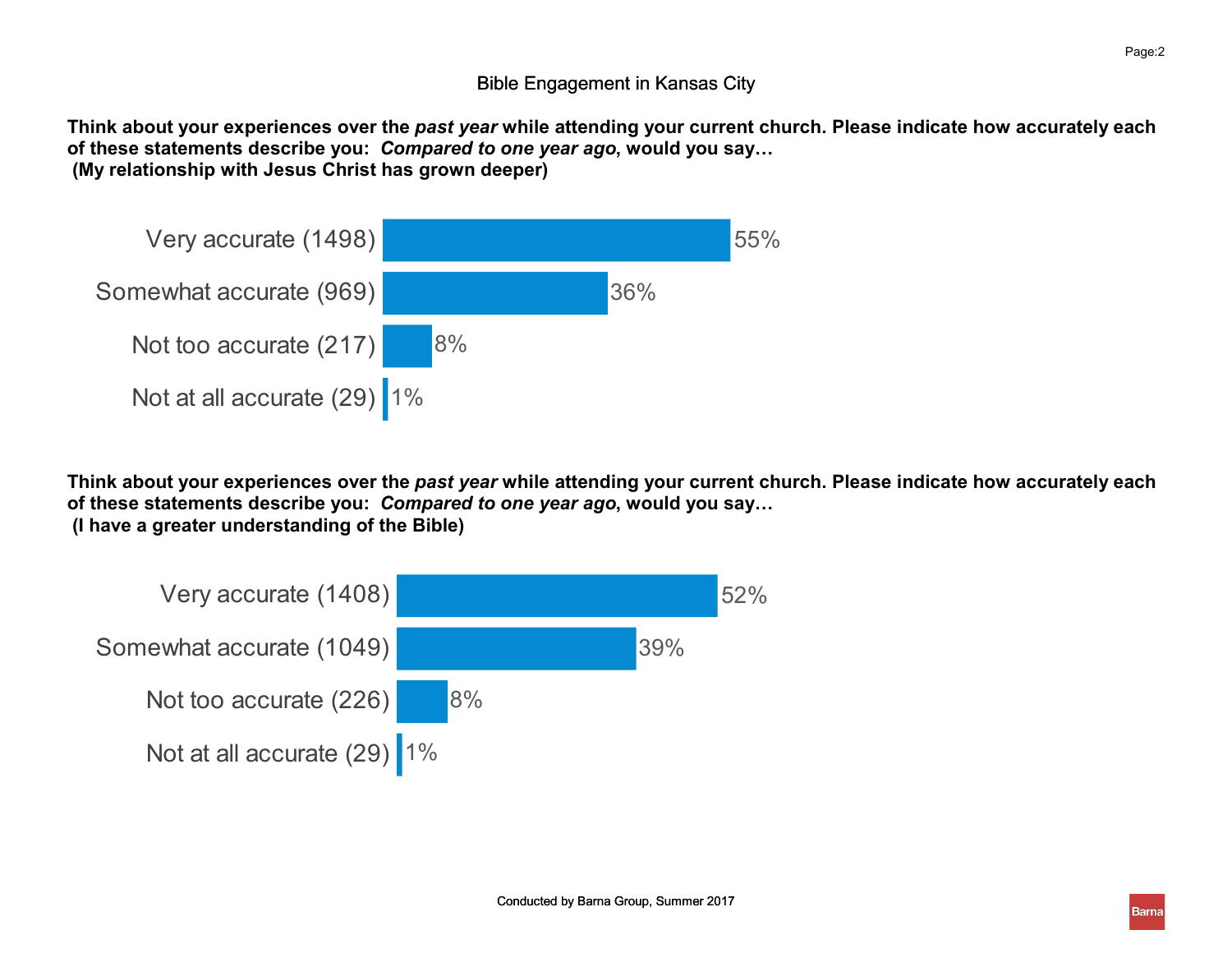Think about your experiences over the past year while attending your current church. Please indicate how accurately each of these statements describe you: Compared to one year ago, would you say… (I have developed more love for others)



Think about your experiences over the past year while attending your current church. Please indicate how accurately each of these statements describe you: Compared to one year ago, would you say… (I have a greater passion for social justice)

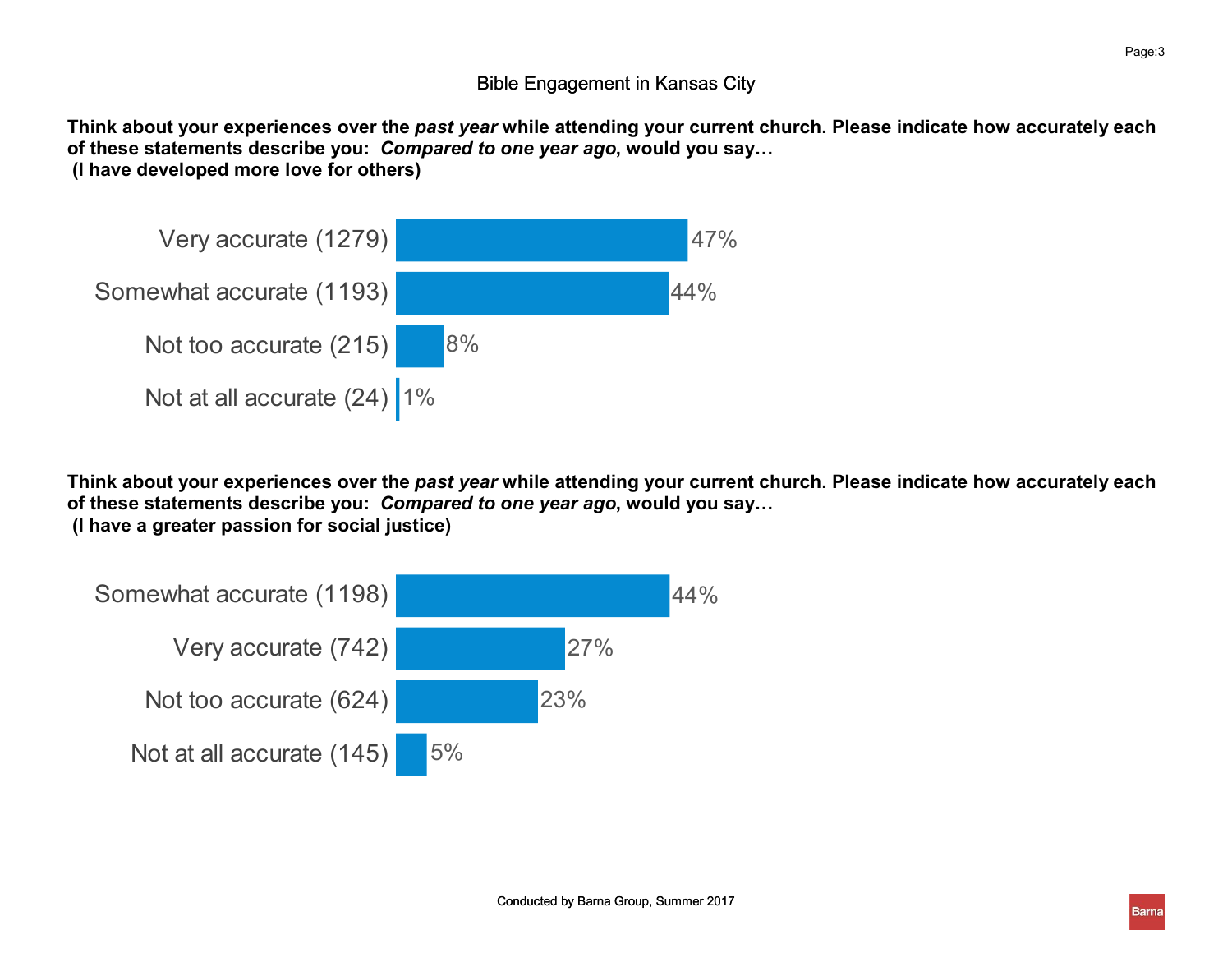Think about your experiences over the past year while attending your current church. Please indicate how accurately each of these statements describe you: Compared to one year ago, would you say… (I have a greater passion for sharing God's love with others)



Think about your experiences over the past year while attending your current church. Please indicate how accurately each of these statements describe you: Compared to one year ago, would you say…

(I have a greater passion for serving others)

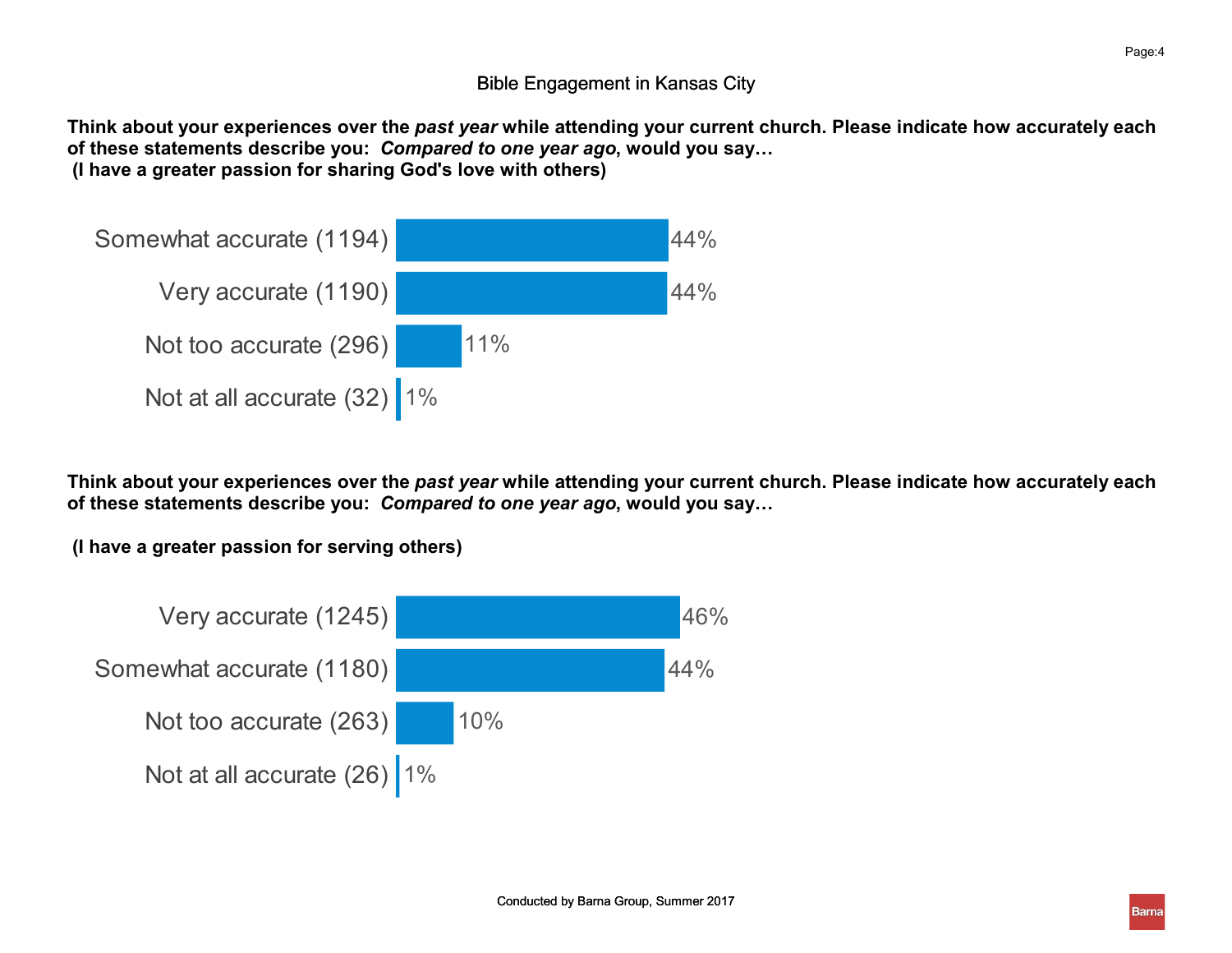How often do you participate in each of the following activities?

(Attend a church worship service or Mass, other than for a special event such as a wedding or funeral)

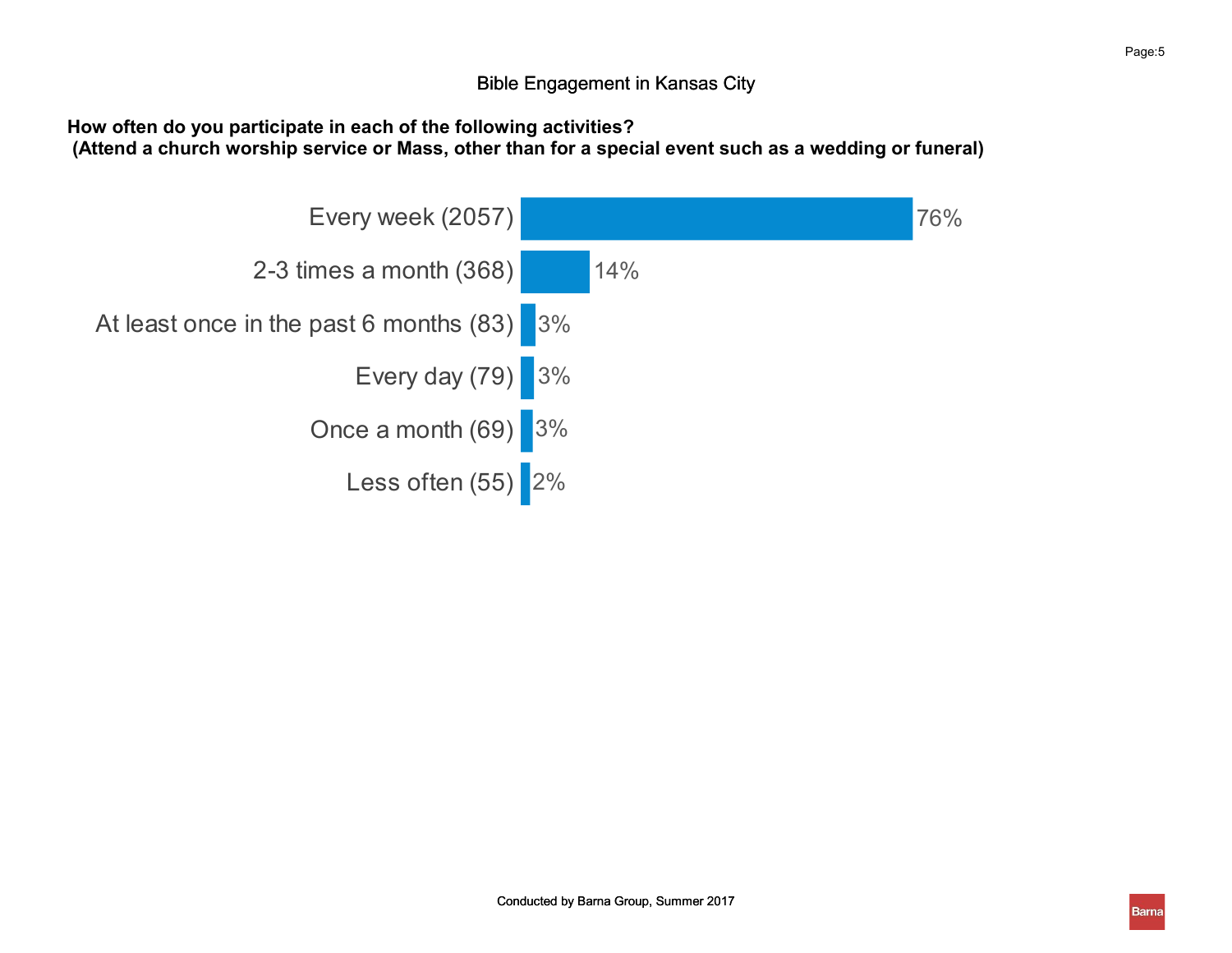How often do you participate in each of the following activities? (Volunteer your time to help your church)

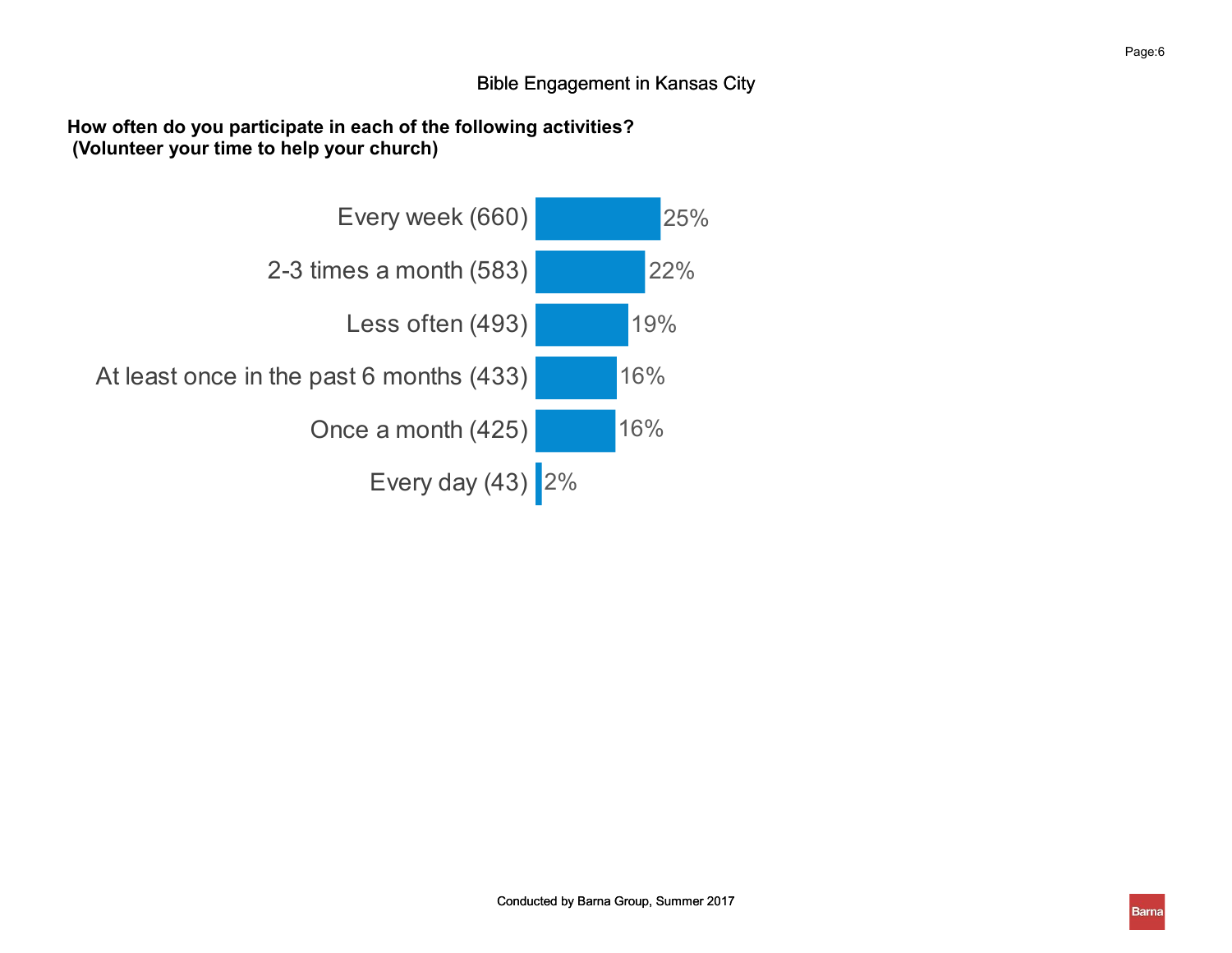### How often do you participate in each of the following activities? (Volunteer your time with your church to serve people outside the church)

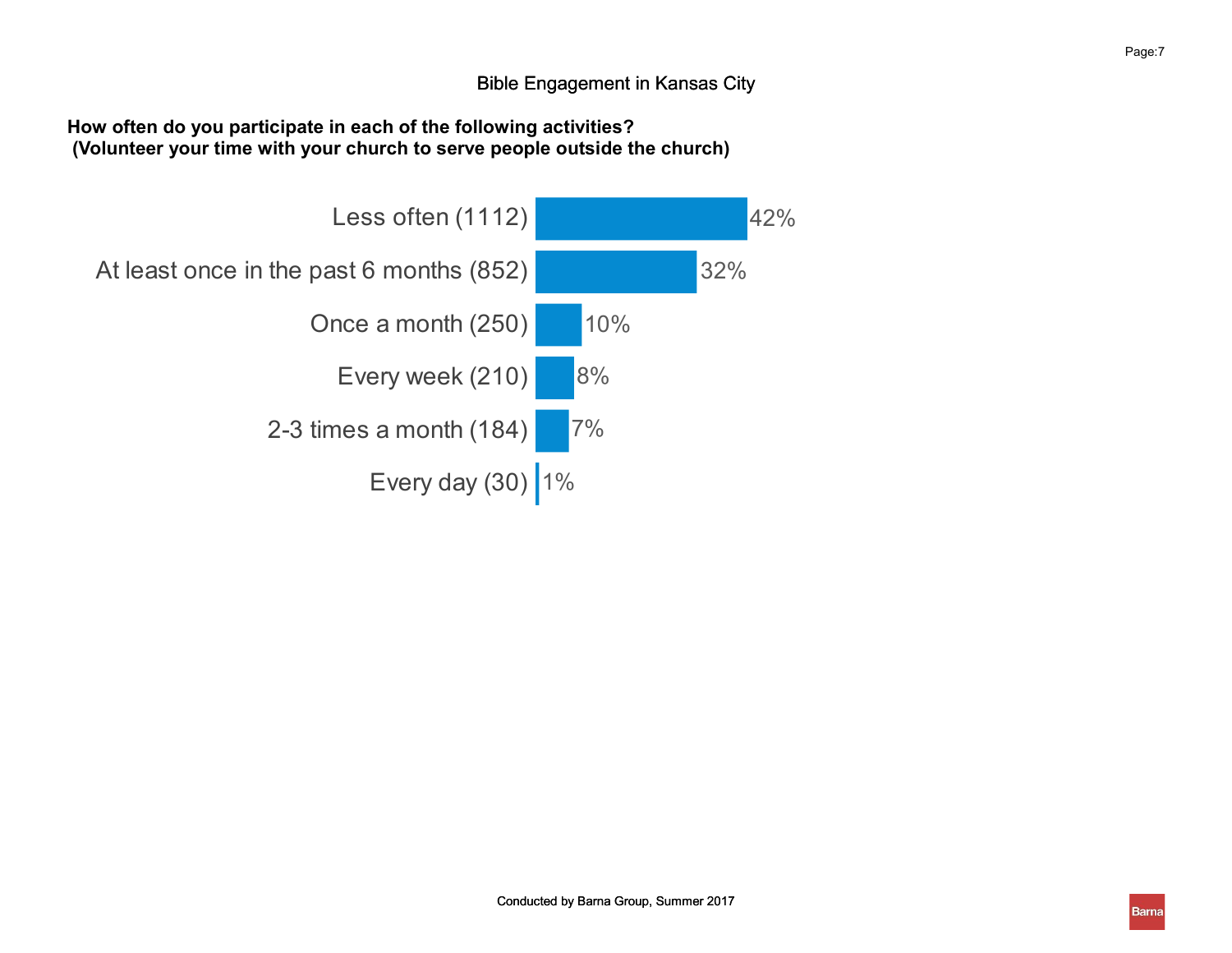### How often do you participate in each of the following activities? (Volunteer your time to help a non-profit organization, other than a church)

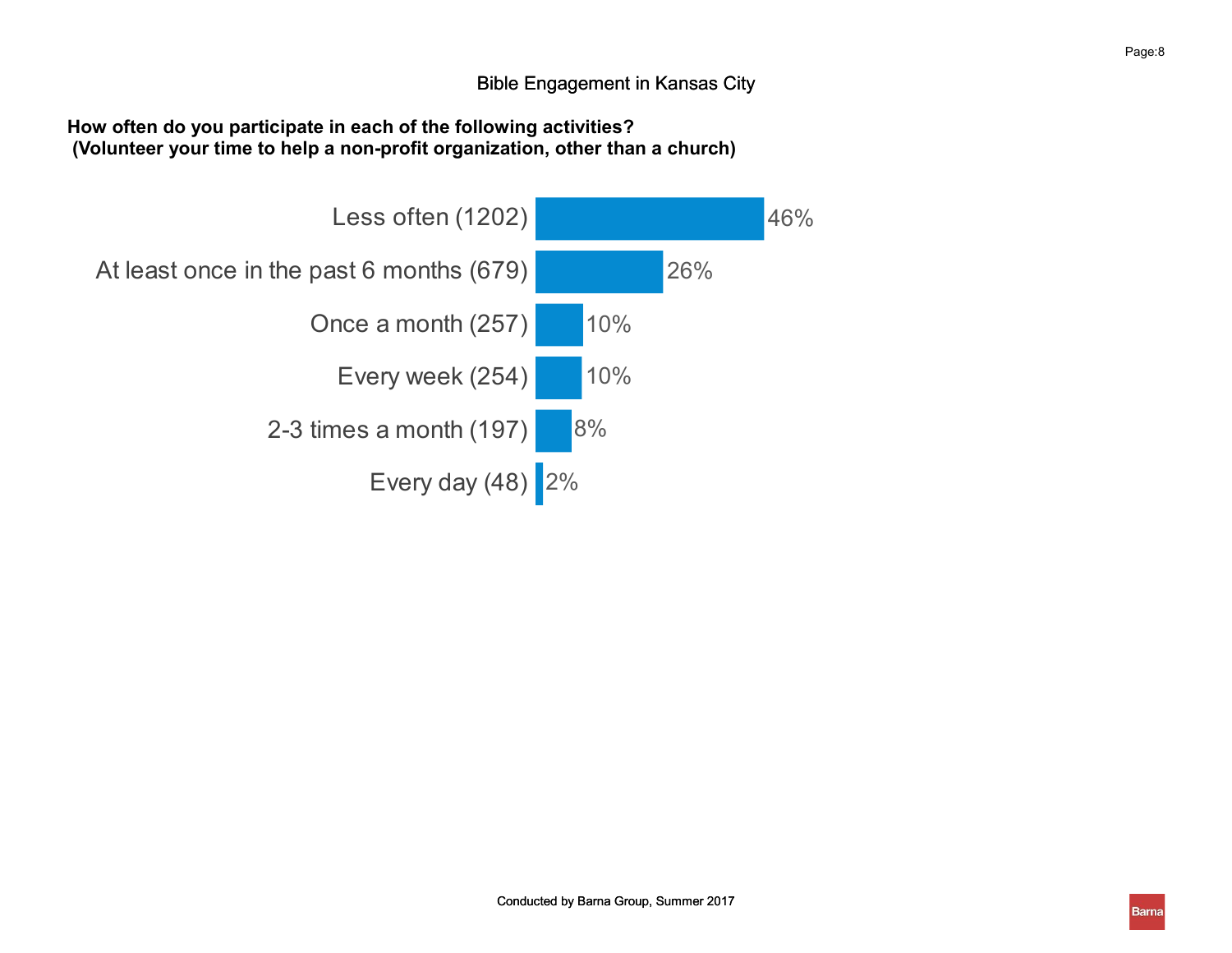### How often do you participate in each of the following activities? (Memorize scripture)

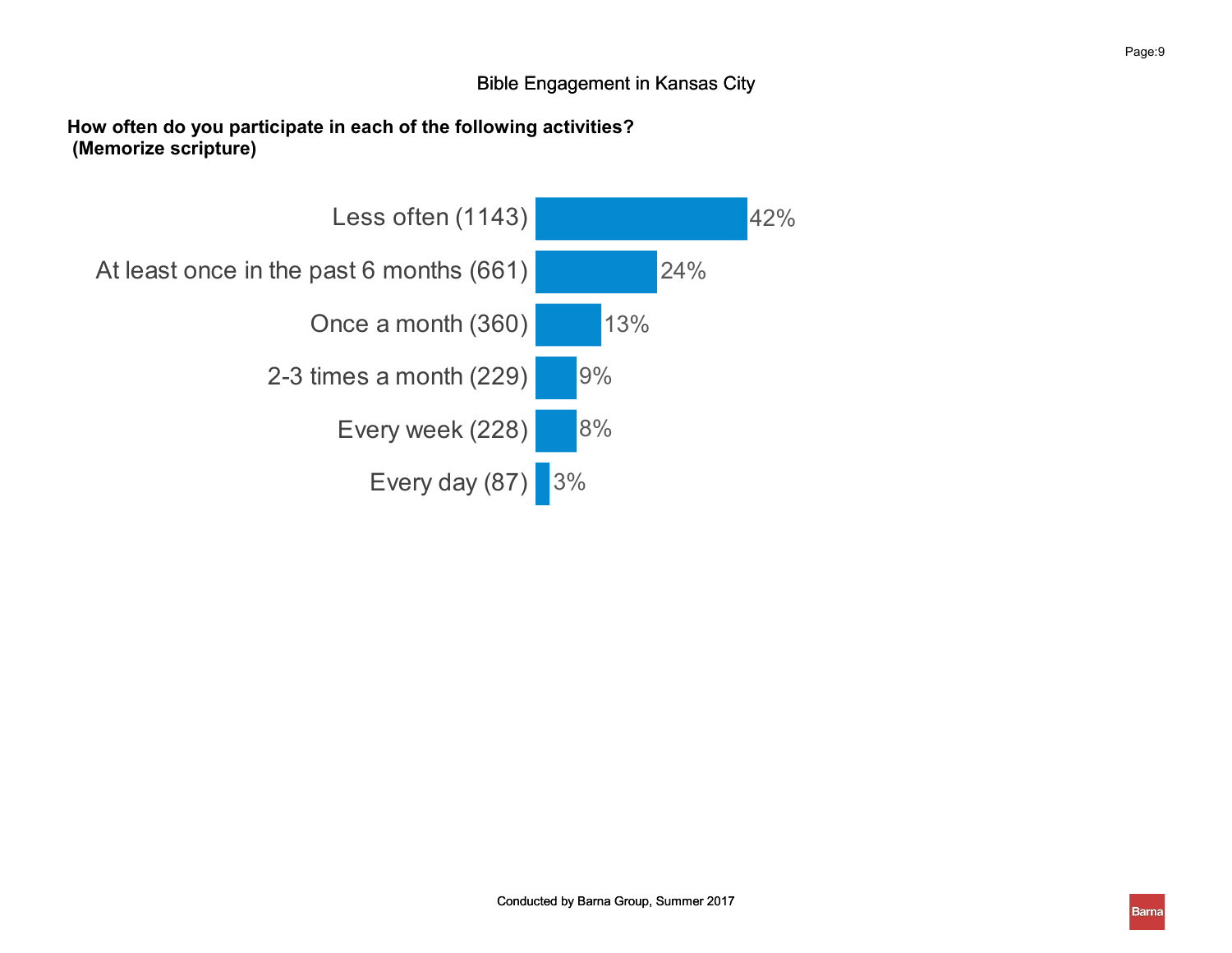How often do you participate in each of the following activities? (Engage in personal prayer)

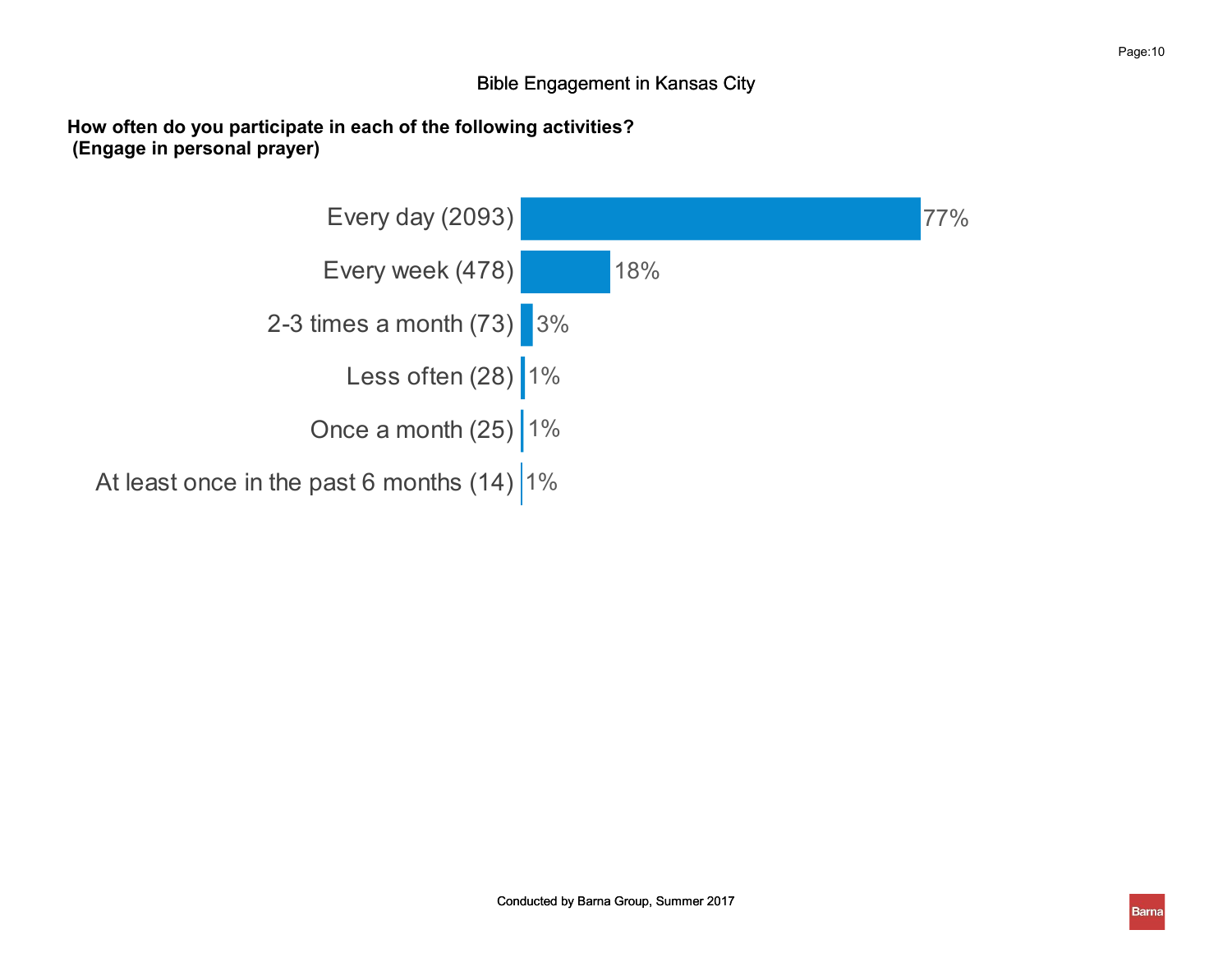#### How often do you participate in each of the following activities? (Invite someone to come to church with you)

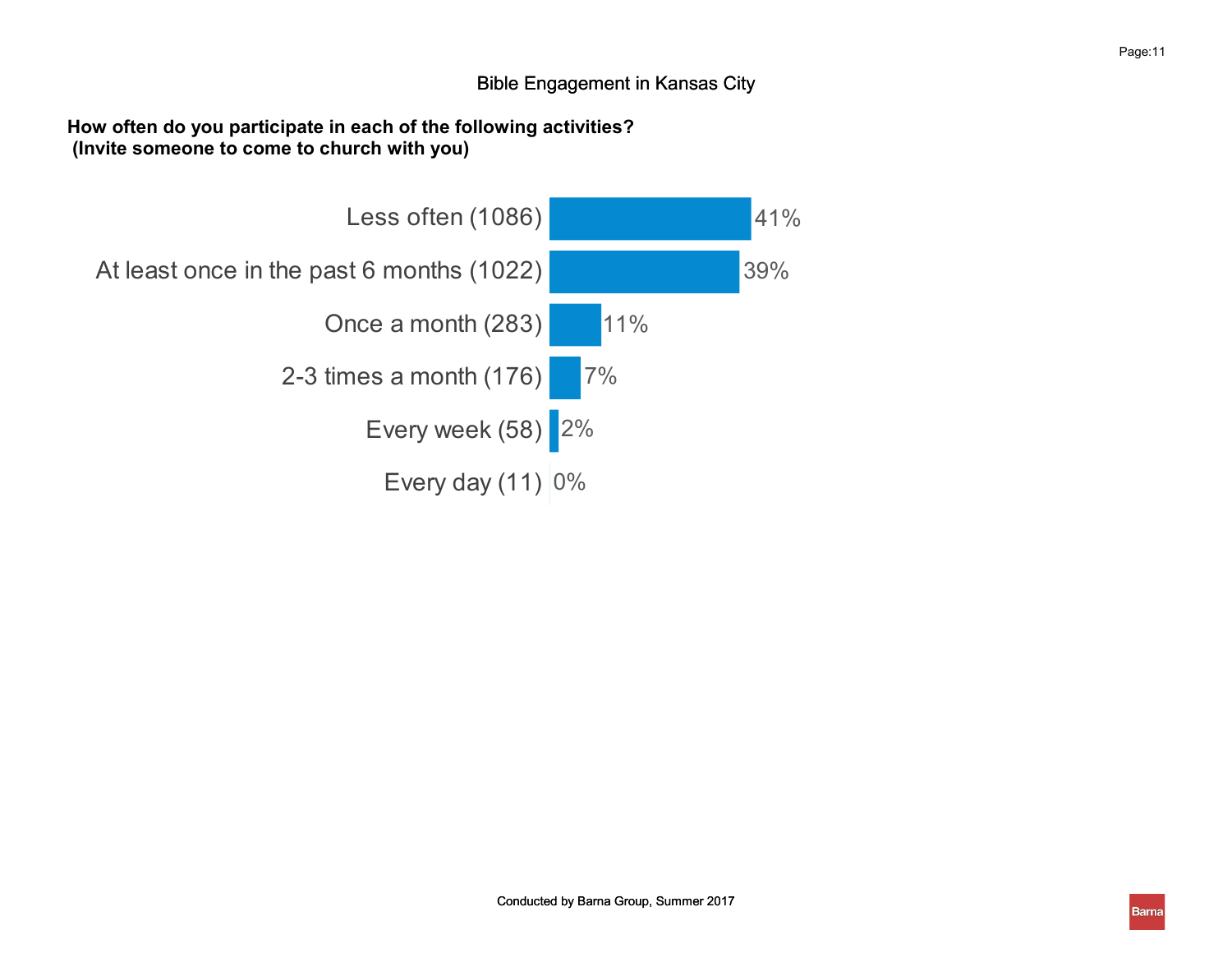### How often do you participate in each of the following activities? (Meet with someone who is mentoring or coaching you spiritually)

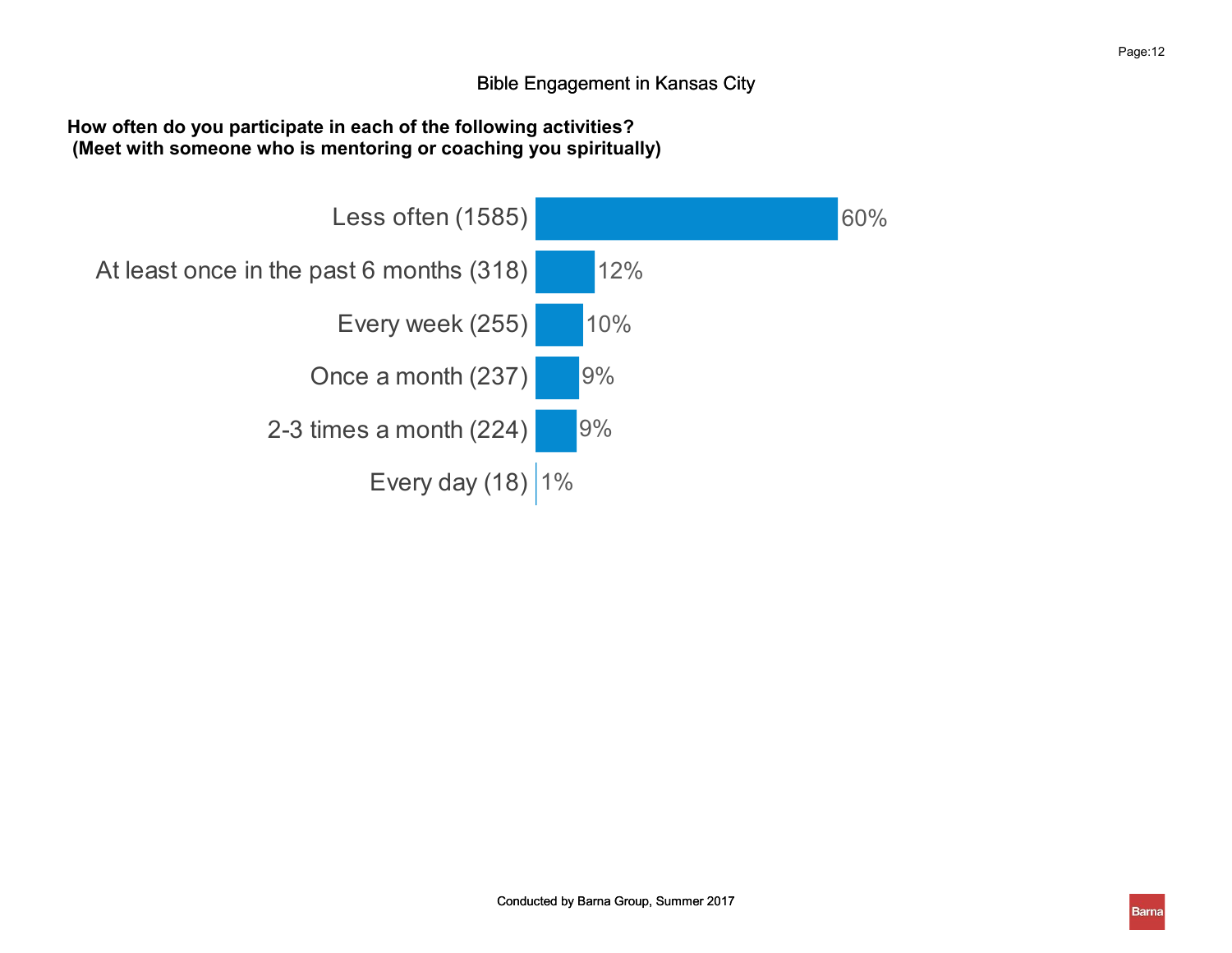### How often do you participate in each of the following activities? (Mentor or spiritually coach someone else)



Which of the following best describes the sermons at your church:

### Select only one.

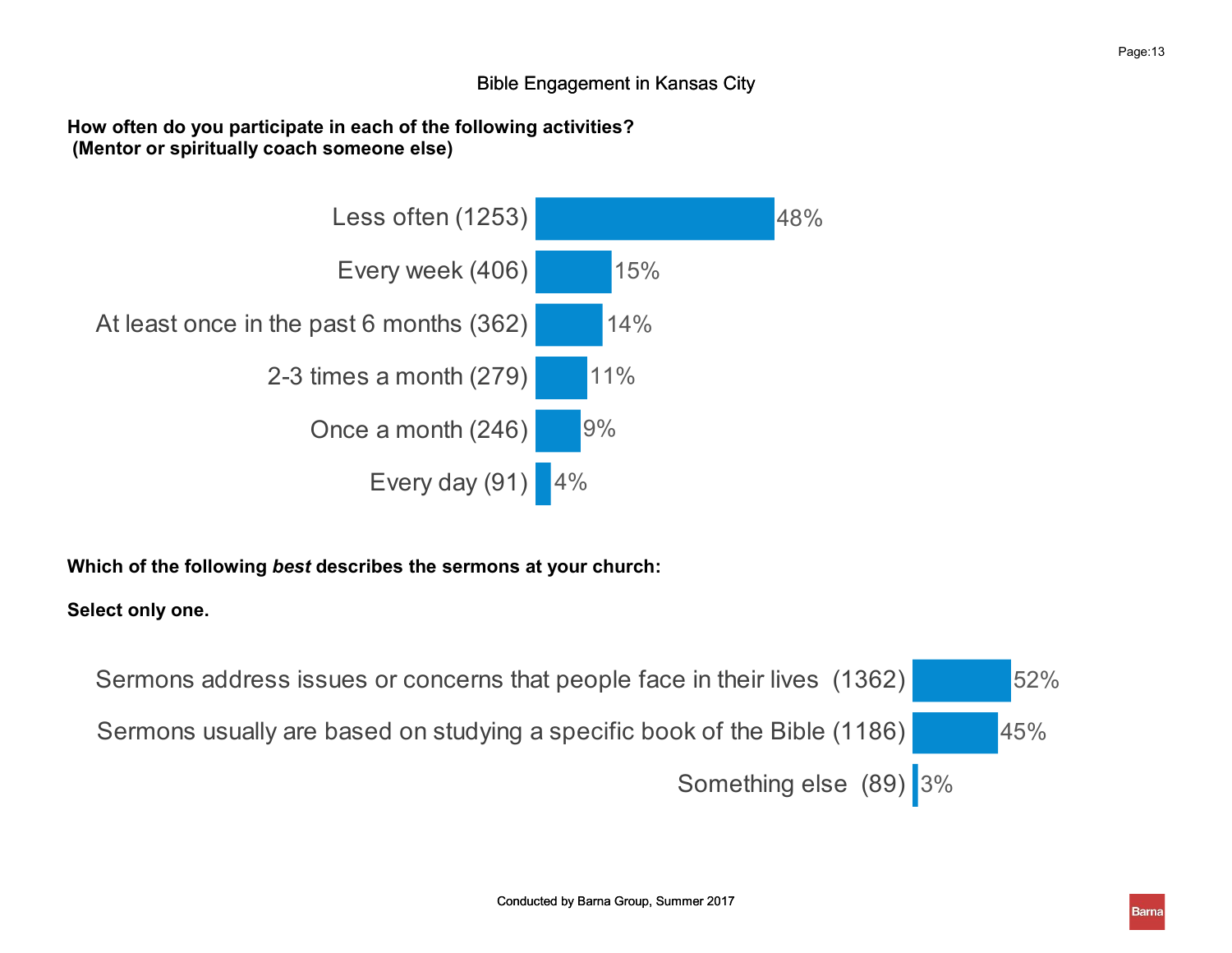Which of the following accurately describes your church when it comes to community outreach? Mark all that apply.



# Turning to a new topic, how satisfied are you with your current level of spiritual growth:

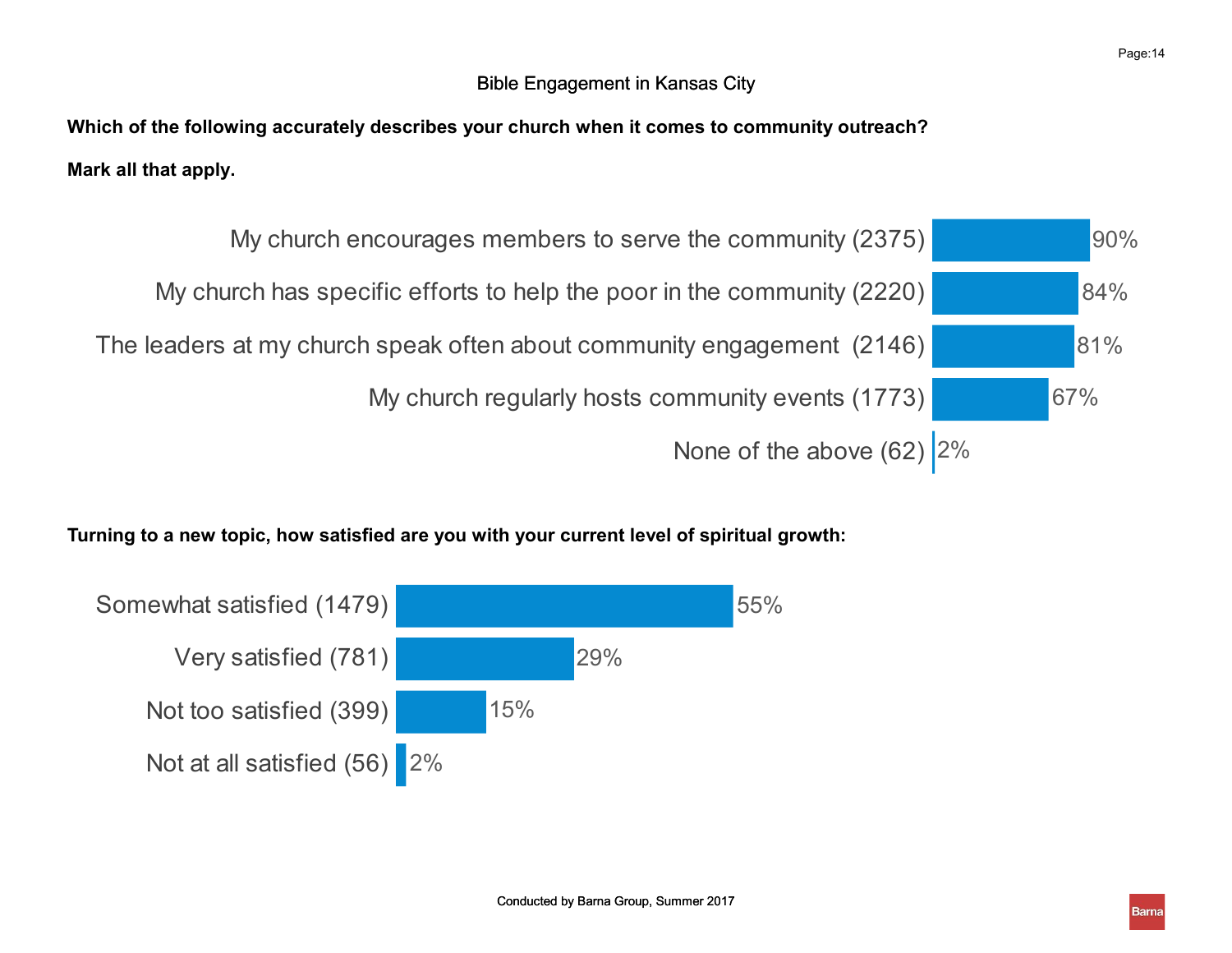Which of the following, if any, does your church do to help people grow spiritually? Mark all that apply.

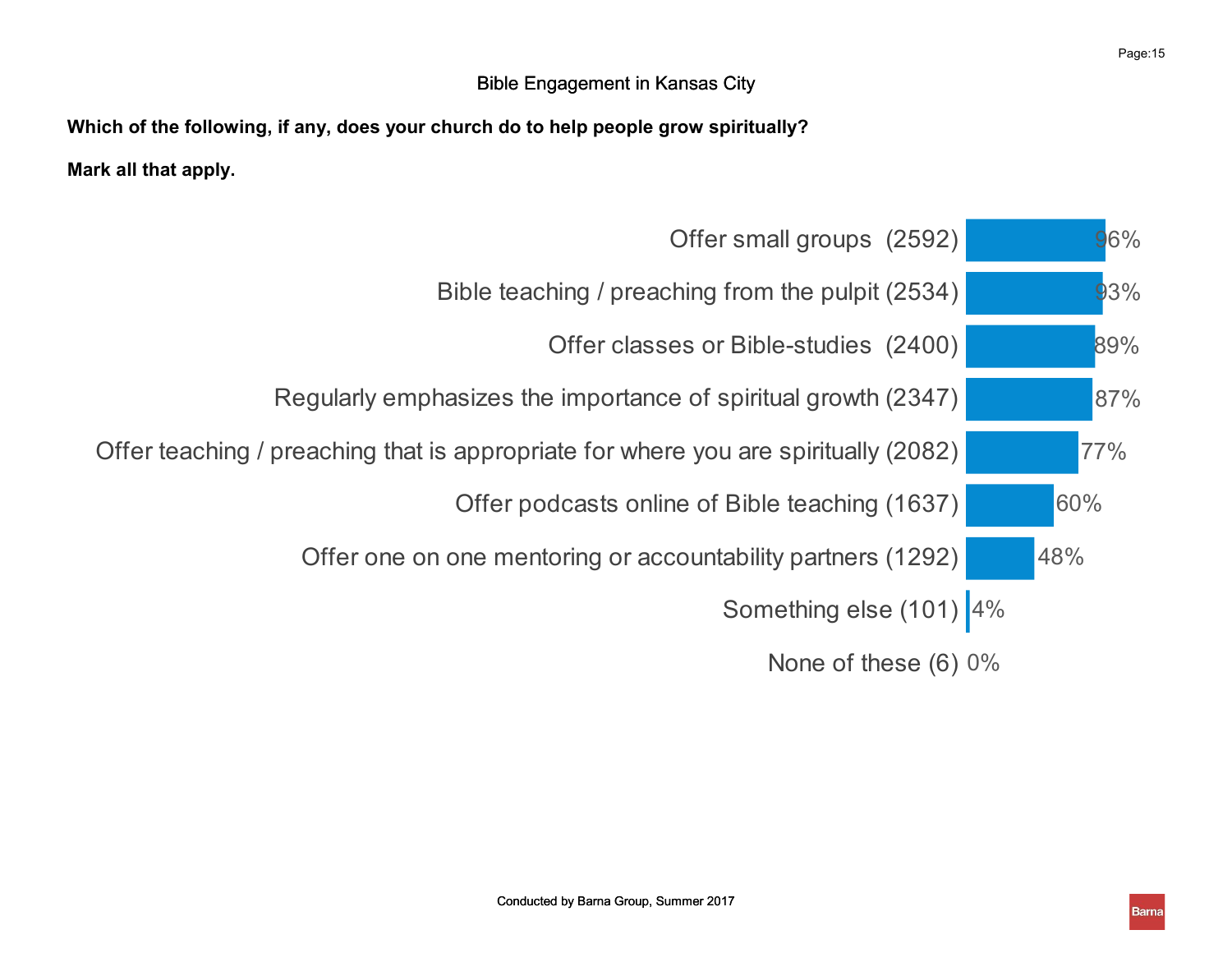# Does your church have a clearly stated mission that includes spiritual growth?

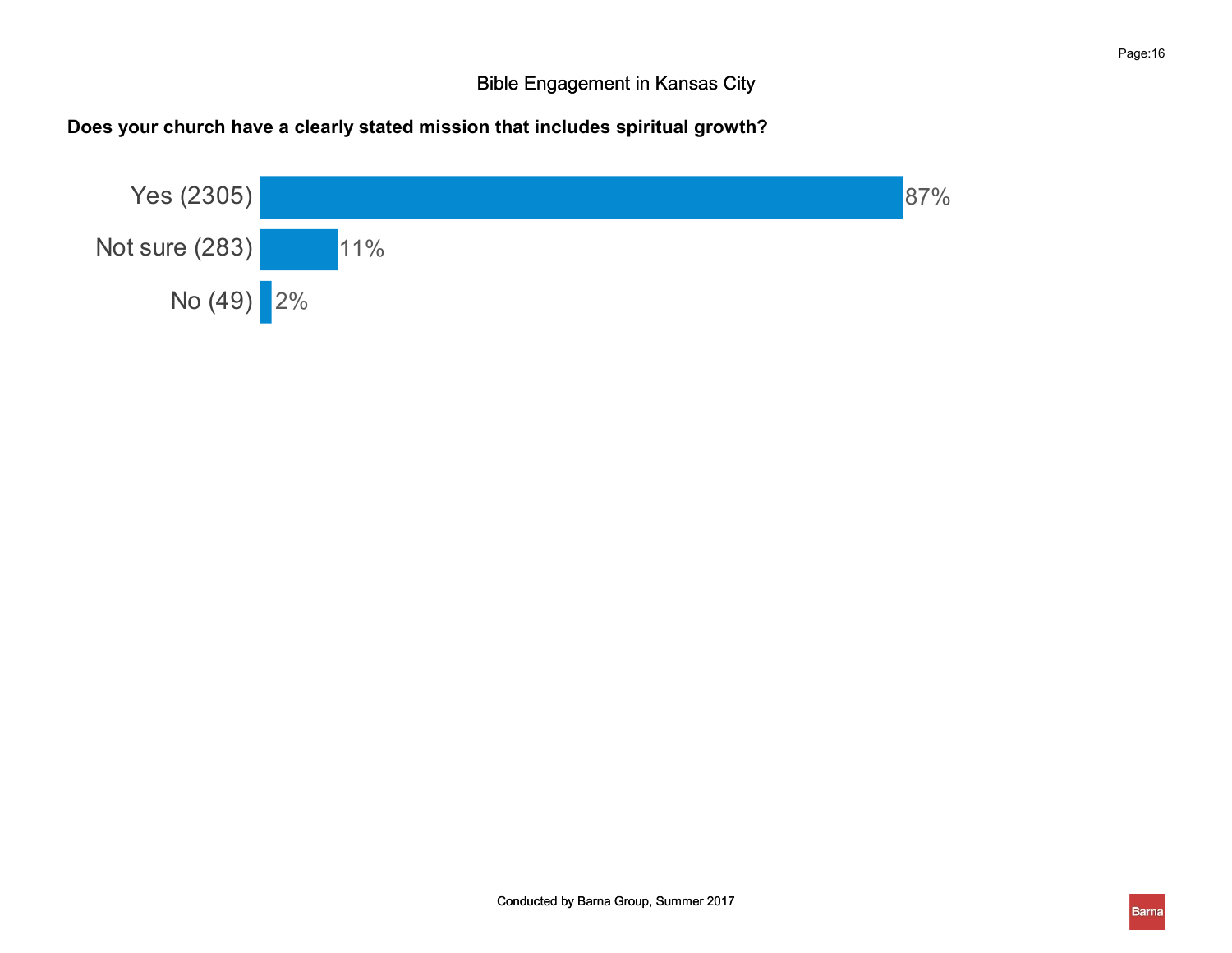How often, if ever, do you actually read the Bible, not including times when you are at a church service or church event? Do you typically read the Bible:

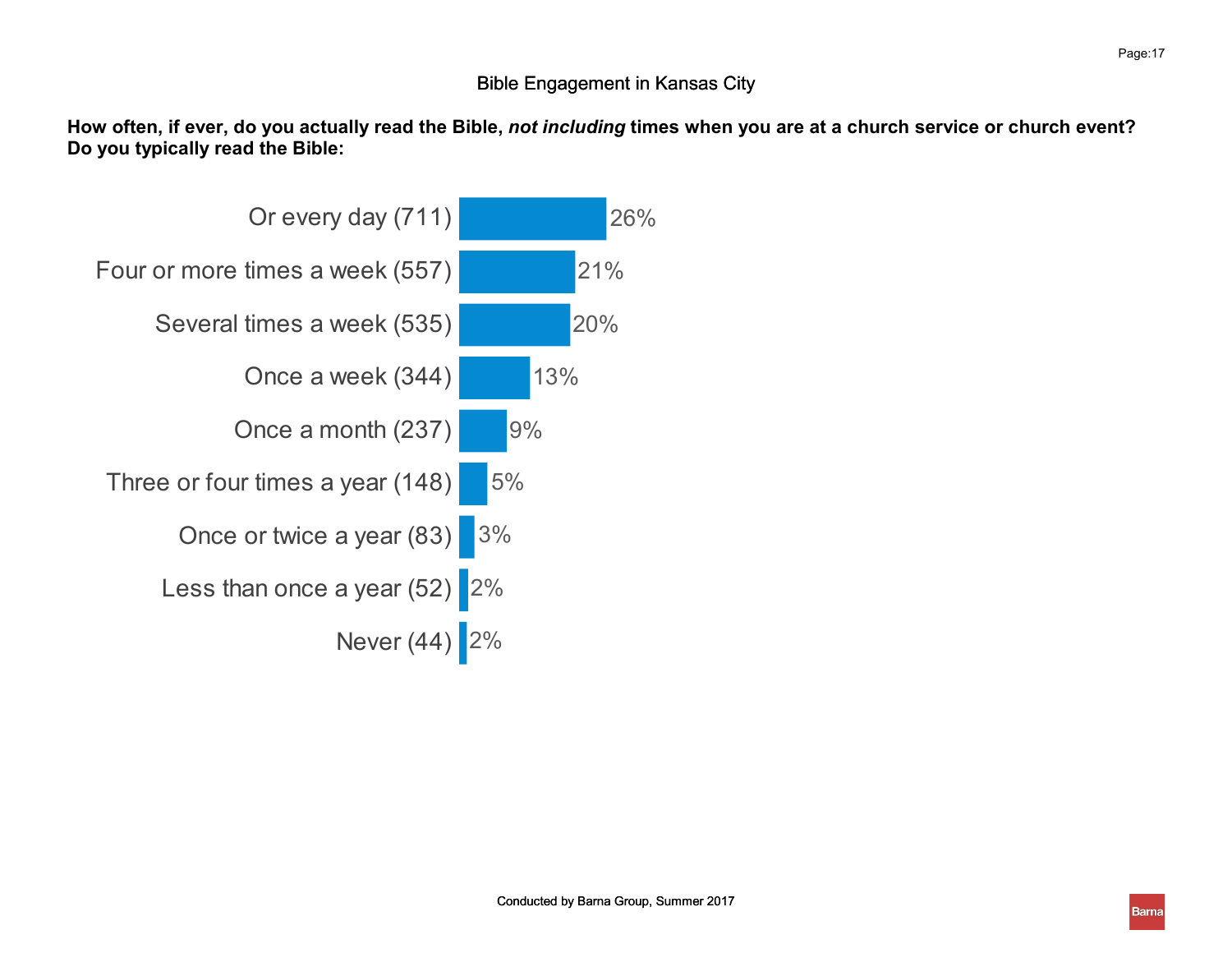# Has your own personal use of the Bible changed over the past year?

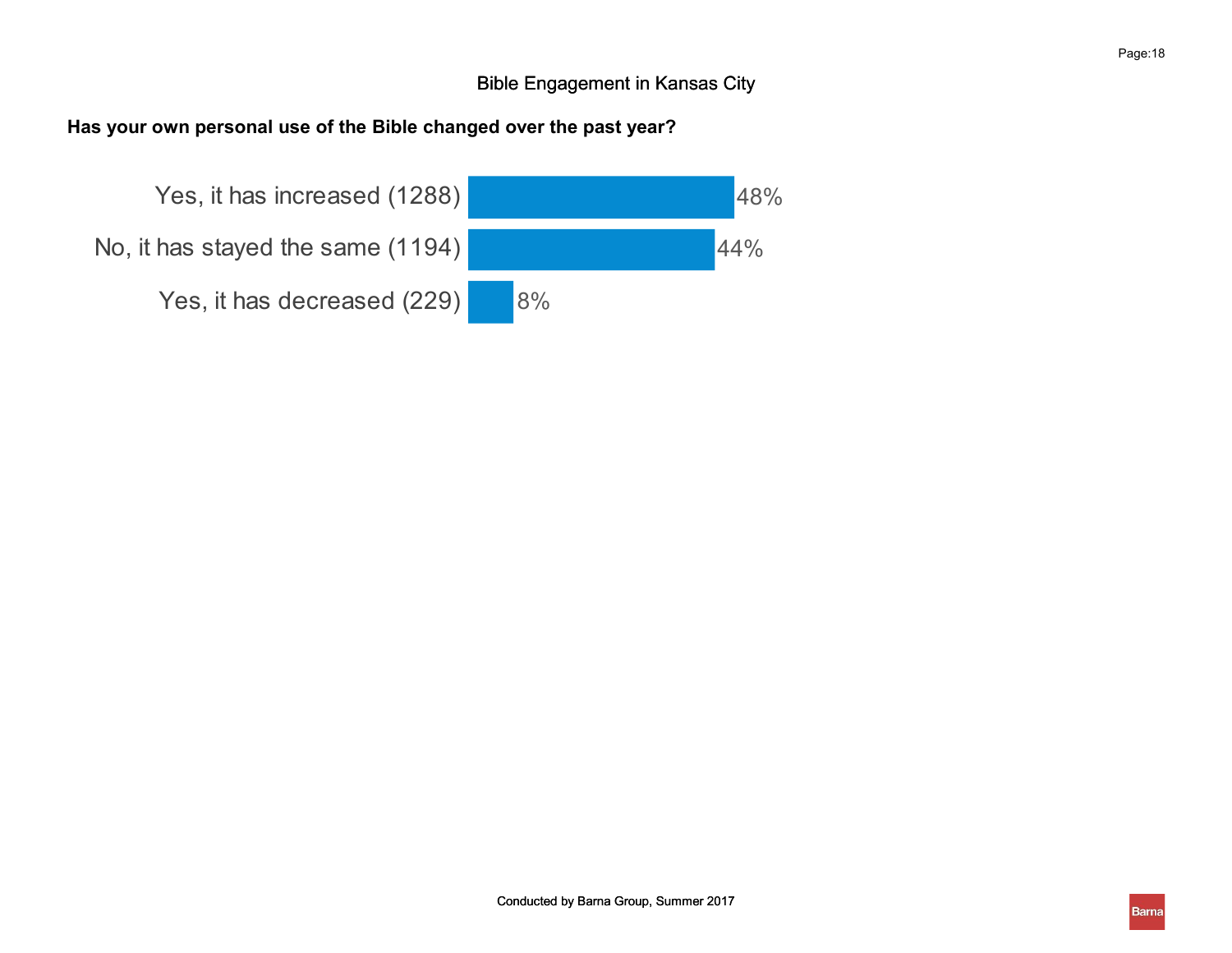### There are many versions or translations of the Bible available these days. As far as you know, what is the version or translation of the Bible you read most often in your personal time with the Bible?

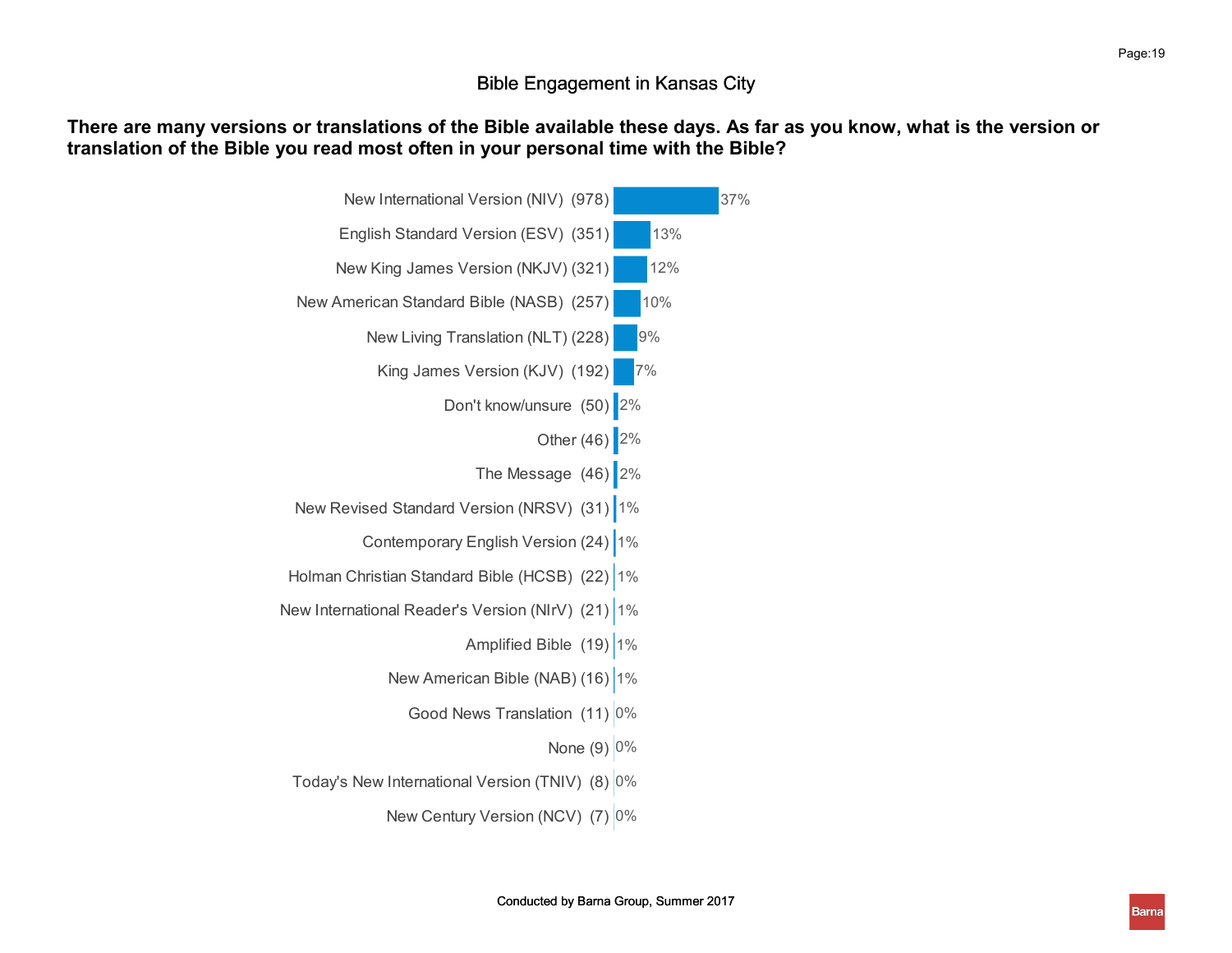People read the Bible for many different reasons. Please mark which statement is most true for you.

Select only one.

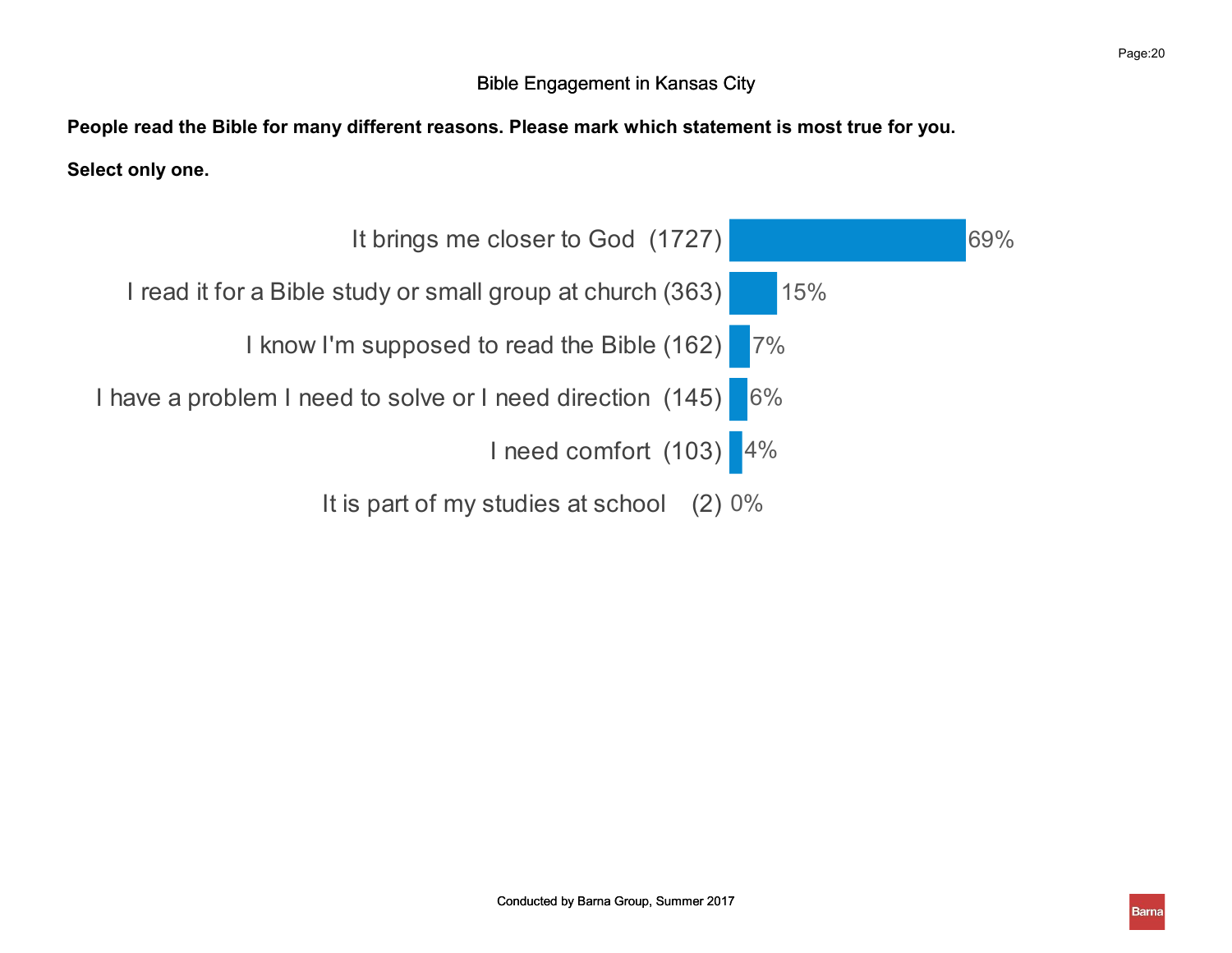When you read the Bible, how often do you use the following approaches? (As part of a guided plan (like a one-year plan))



When you read the Bible, how often do you use the following approaches? (With a devotional)

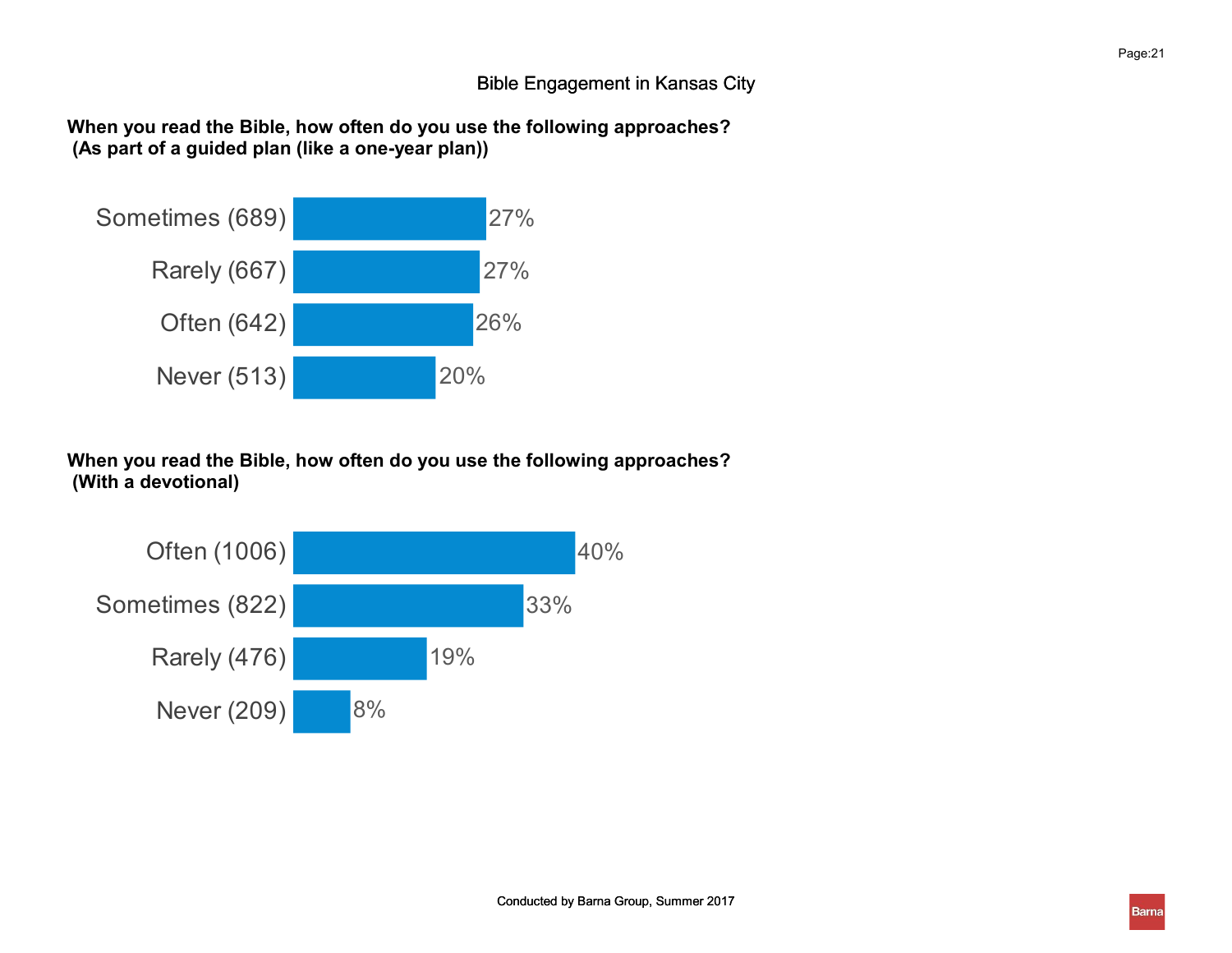When you read the Bible, how often do you use the following approaches? (Chronologically)



When you read the Bible, how often do you use the following approaches? (From front to back)

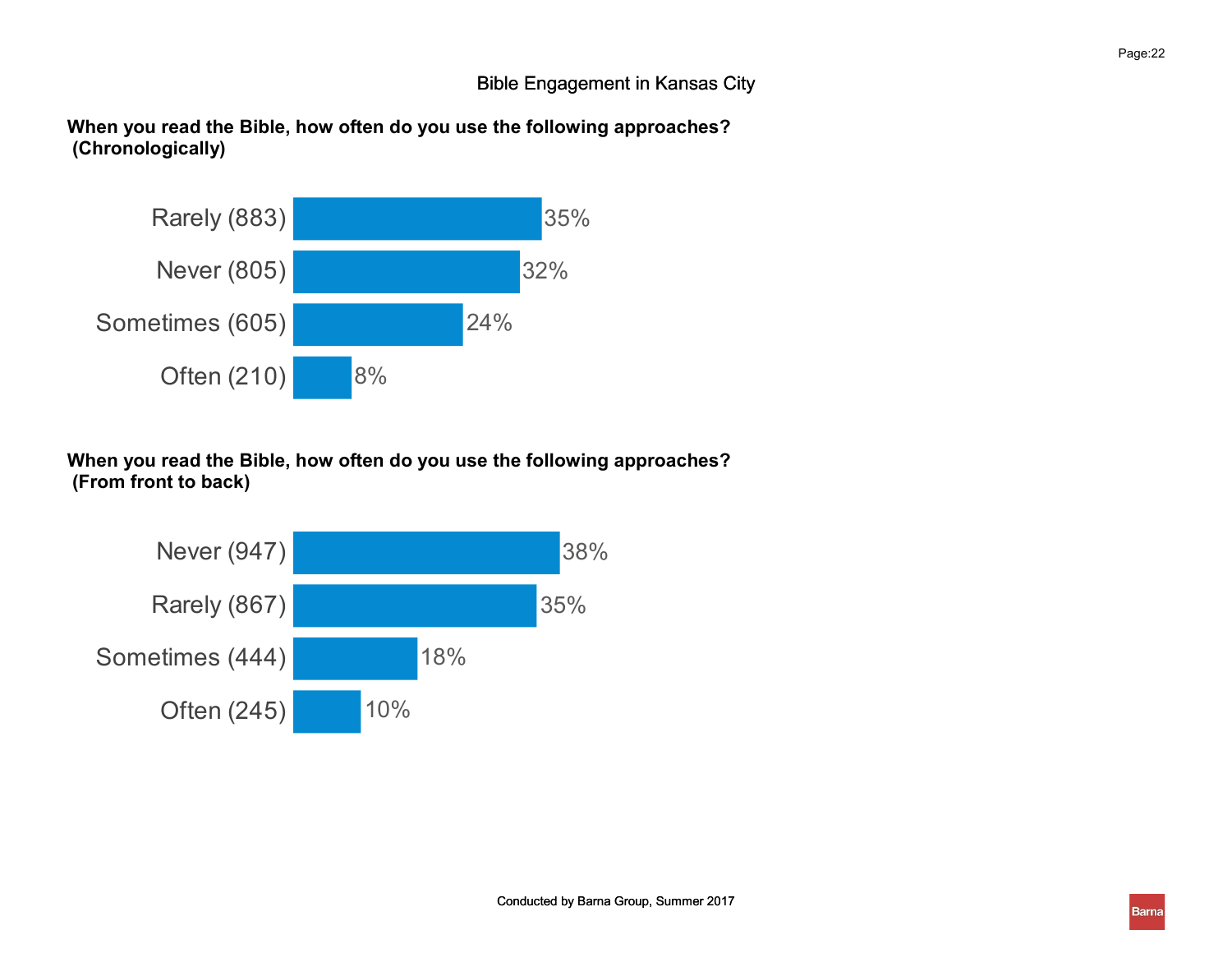When you read the Bible, how often do you use the following approaches? (In search of a specific verse or verses)



When you read the Bible, how often do you use the following approaches? (One book at a time)

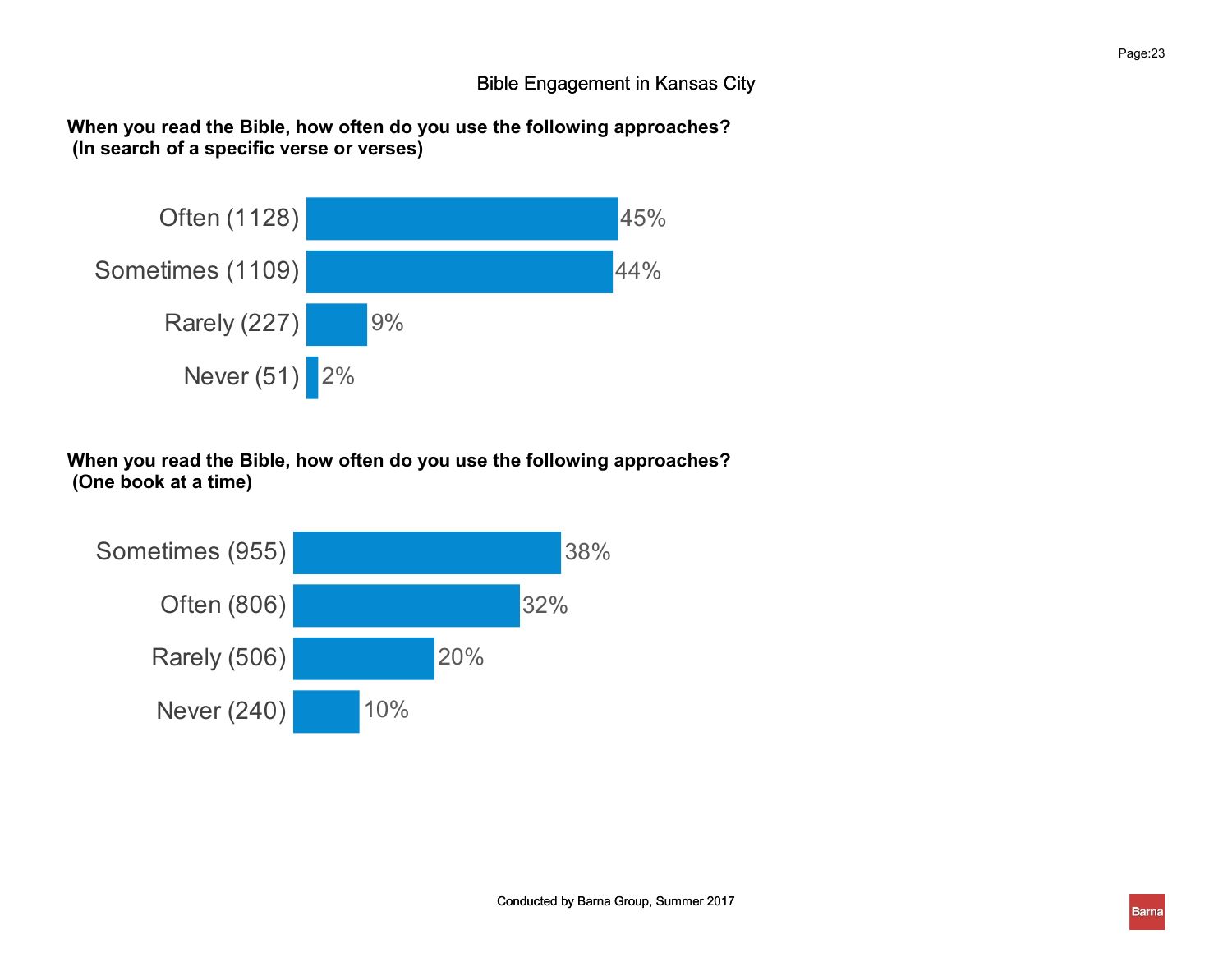When you read the Bible, how often do you use the following approaches? (As you feel led by the Spirit)



When you read the Bible, how often do you use the following approaches? (Read it aloud with your family or children)

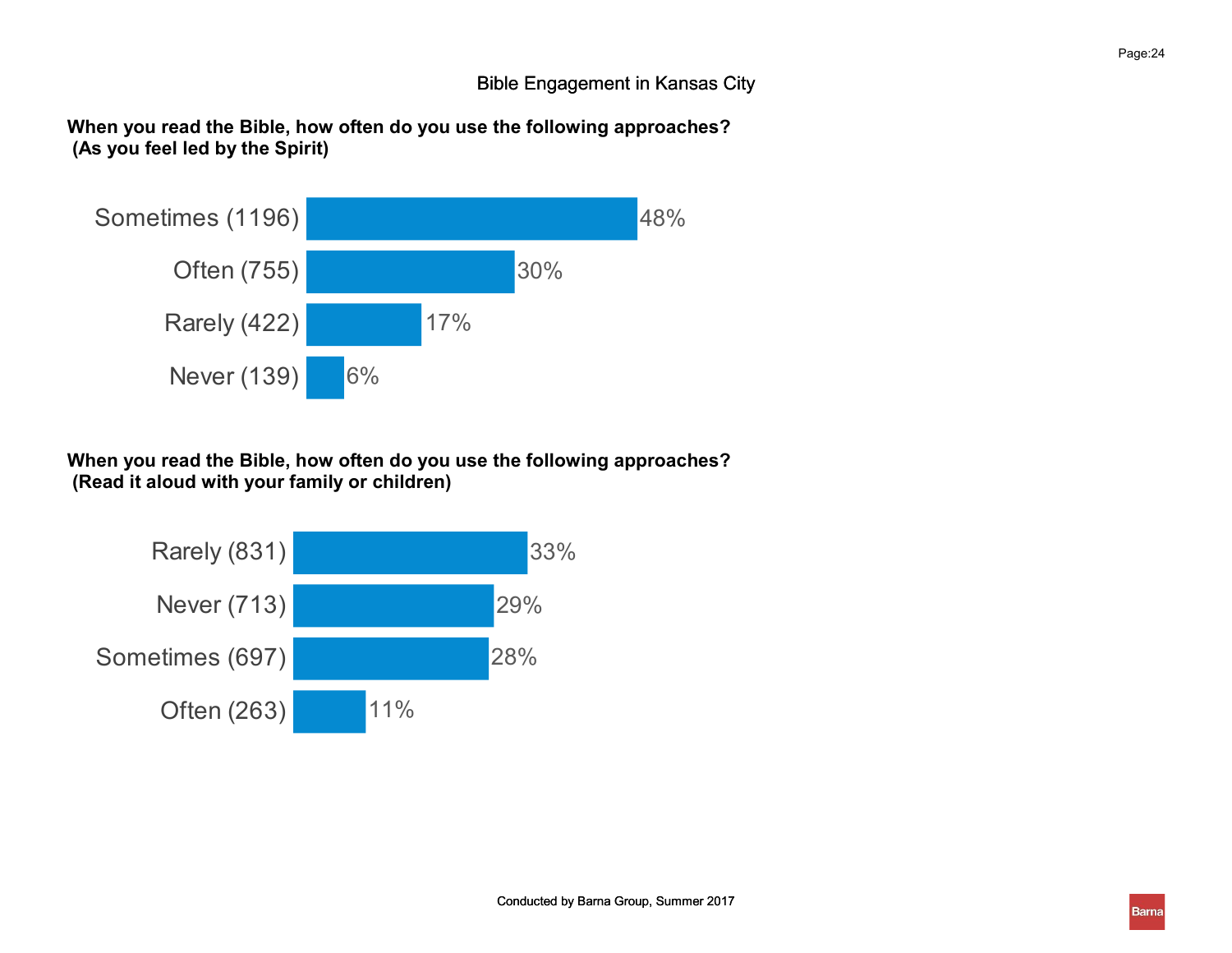### What is the average amount of time you spend reading the Bible at each sitting?

### Please enter your response in minutes.

|       |                        |      | <b>Sample Standard</b> |                              |      |
|-------|------------------------|------|------------------------|------------------------------|------|
| Count | Sum                    | Mean | <b>Deviation</b>       | <b>Minimum Maximum Range</b> |      |
|       | 2520.28 56443.38 22.40 |      | 15.90                  | 180                          | 180. |

## In what format do you prefer to use the Bible?

Mark only one.

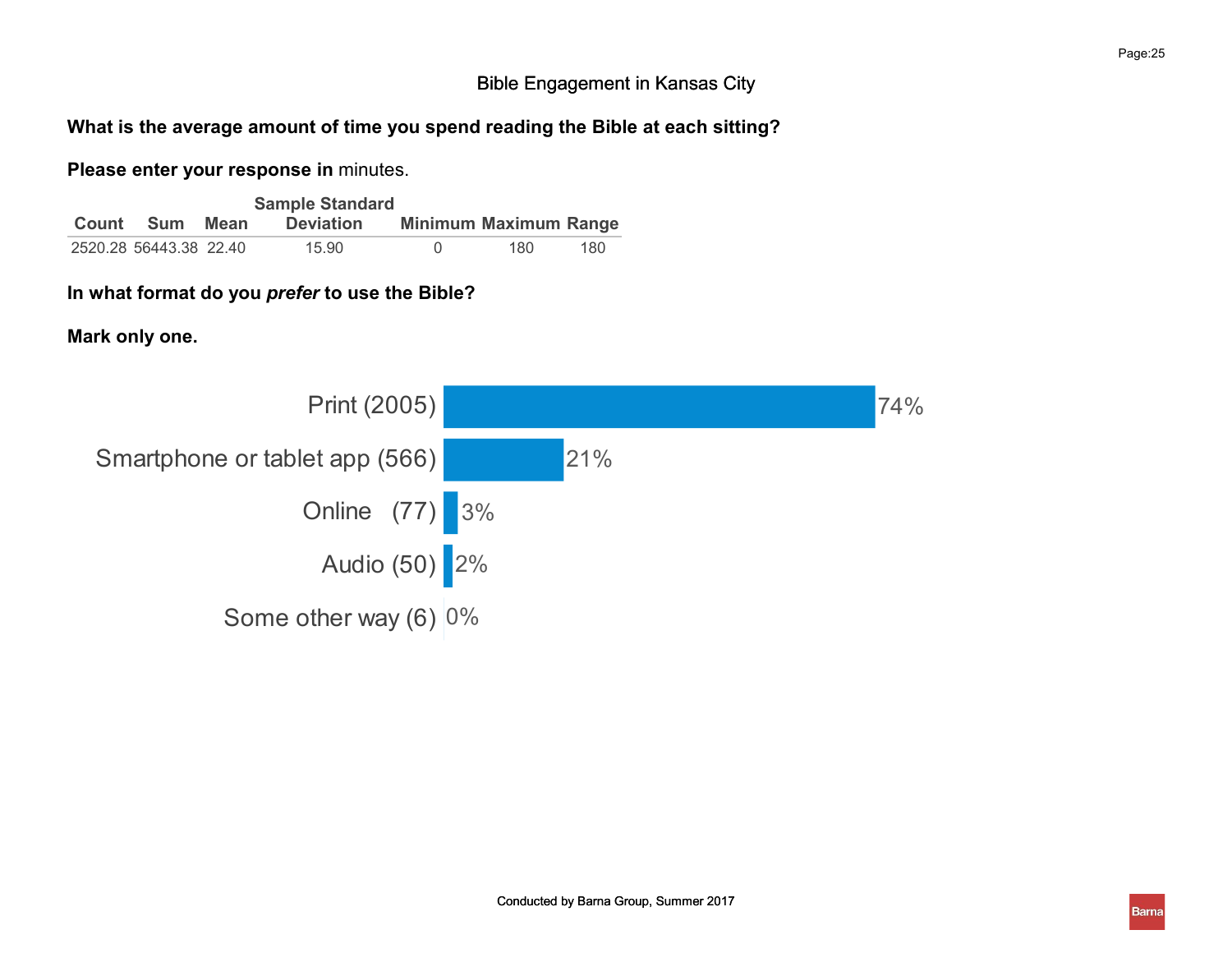### Do you agree or disagree with the following statements about the Bible? (All Scripture must be read with some kind of guidance to understand what it really means.)



Do you agree or disagree with the following statements about the Bible? (The Bible contains everything a person needs to know to live a meaningful life.)

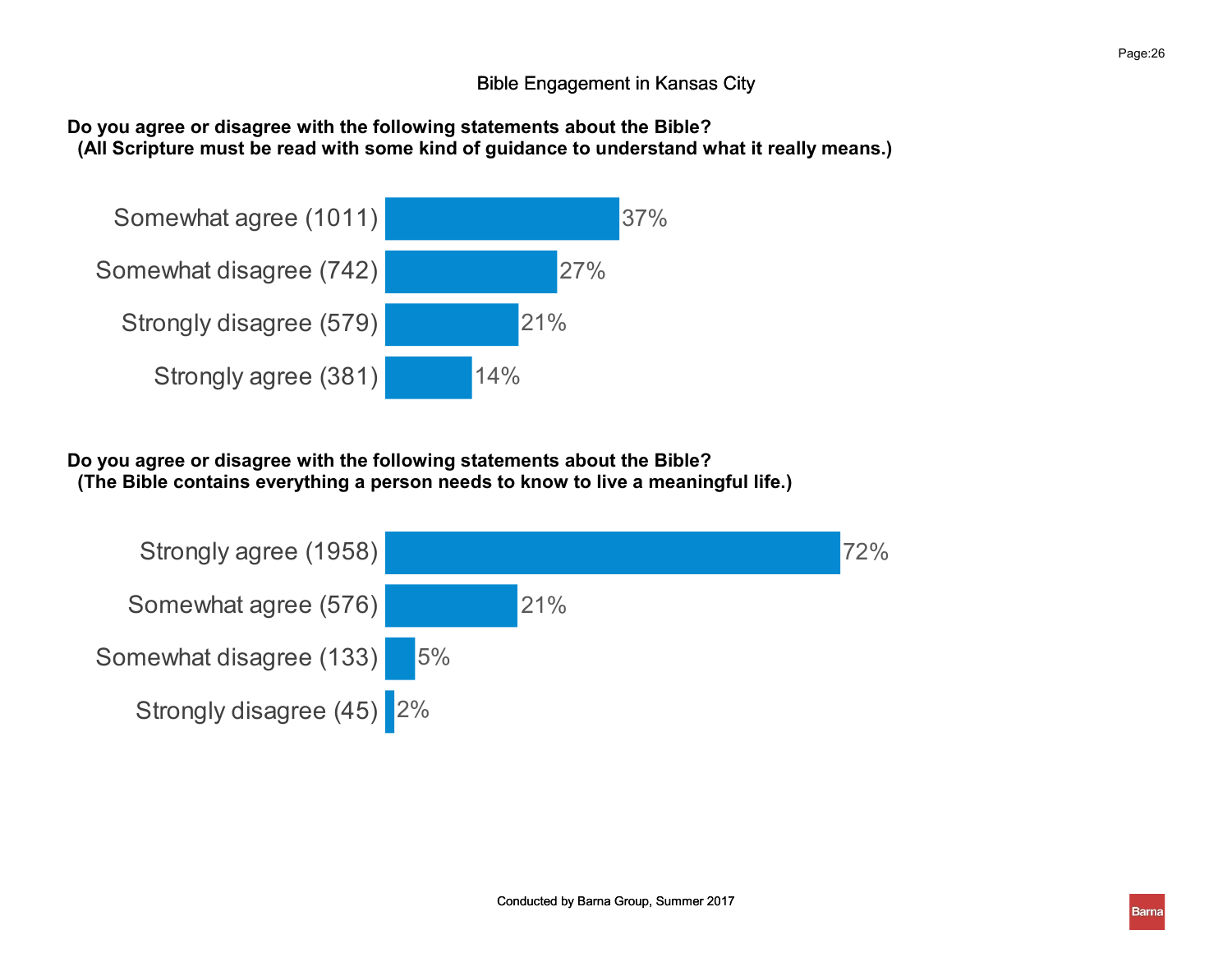### Do you agree or disagree with the following statements about the Bible? (The Bible can only be correctly interpreted by people who have years of intense training in theology)



Do you agree or disagree with the following statements about the Bible? (The Bible is totally accurate in all of the principles it teaches)

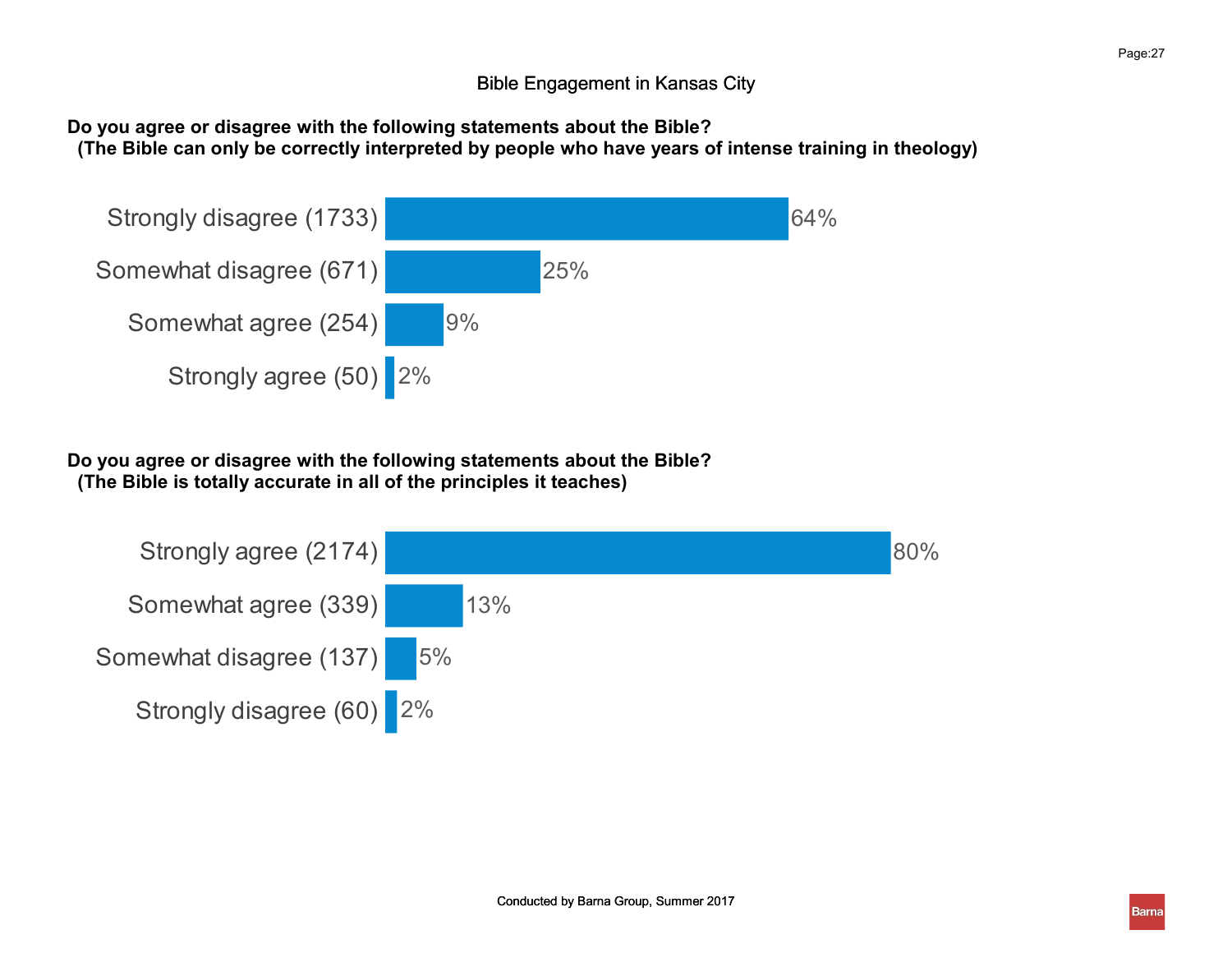Which of the following statements comes closest to describing what you believe about the Bible? Select only one.

- It is the word of God and should be taken literally (1354) 50% It is the word of God and some verses are symbolic (1106) 41% It is the inspired word of God but has some factual or historical errors (174) 6% Other (48)  $2%$ 50% 6% and the contract of the contract of the contract of the contract of the contract of the contract of the contract of the contract of the contract of the contract of the contract of the contract of the contract of the con 41%  $2\%$ 
	- It was not inspired by God but tells how the writers understood God (24) 1% 1%
	- It is just another book of teachings written by men that contains stories (8)  $0\%$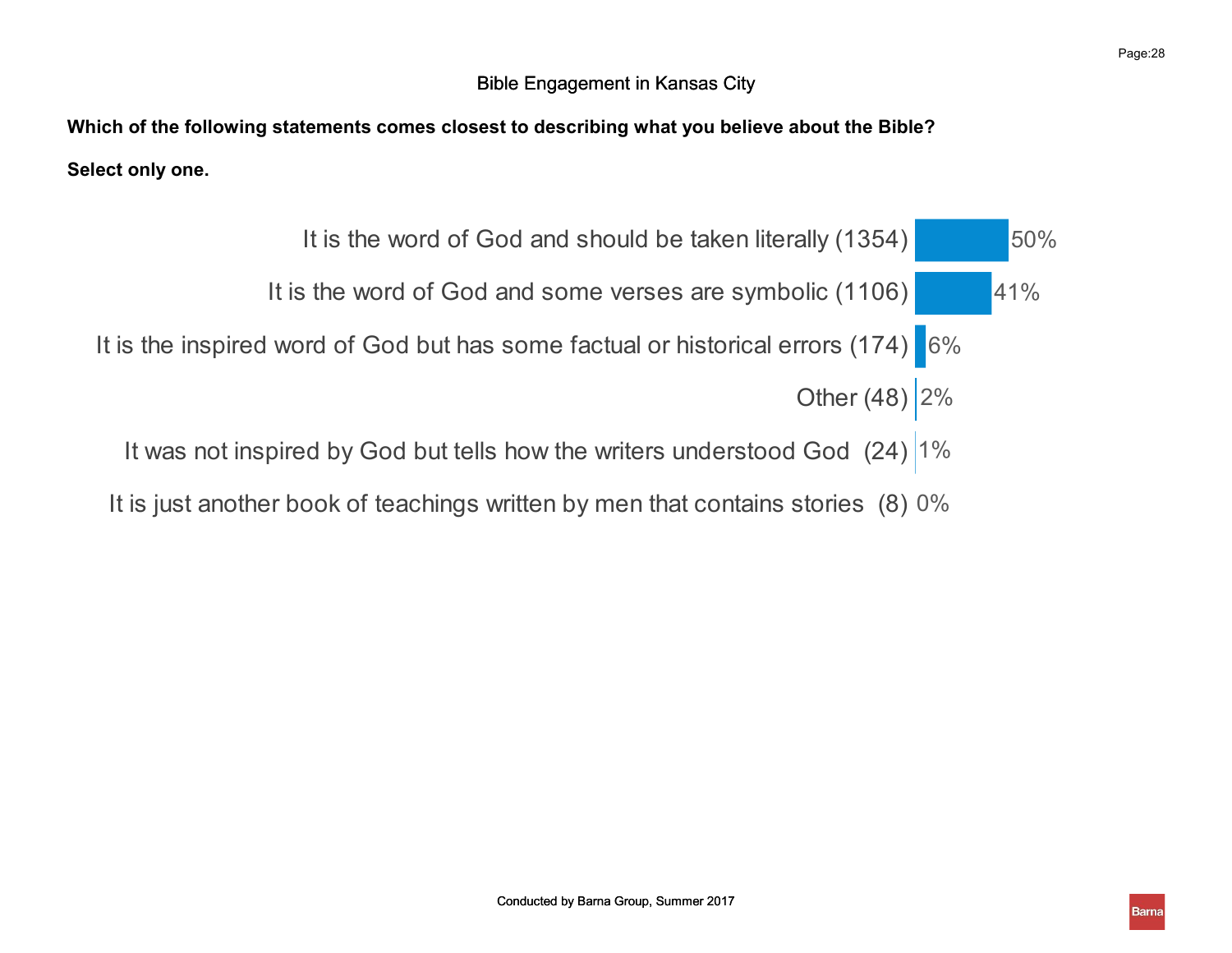# You mentioned that you read the Bible every week. After reading the Bible, would you say that you:



How much influence, if any, do you feel the Bible has on….? (The decisions you make at work)

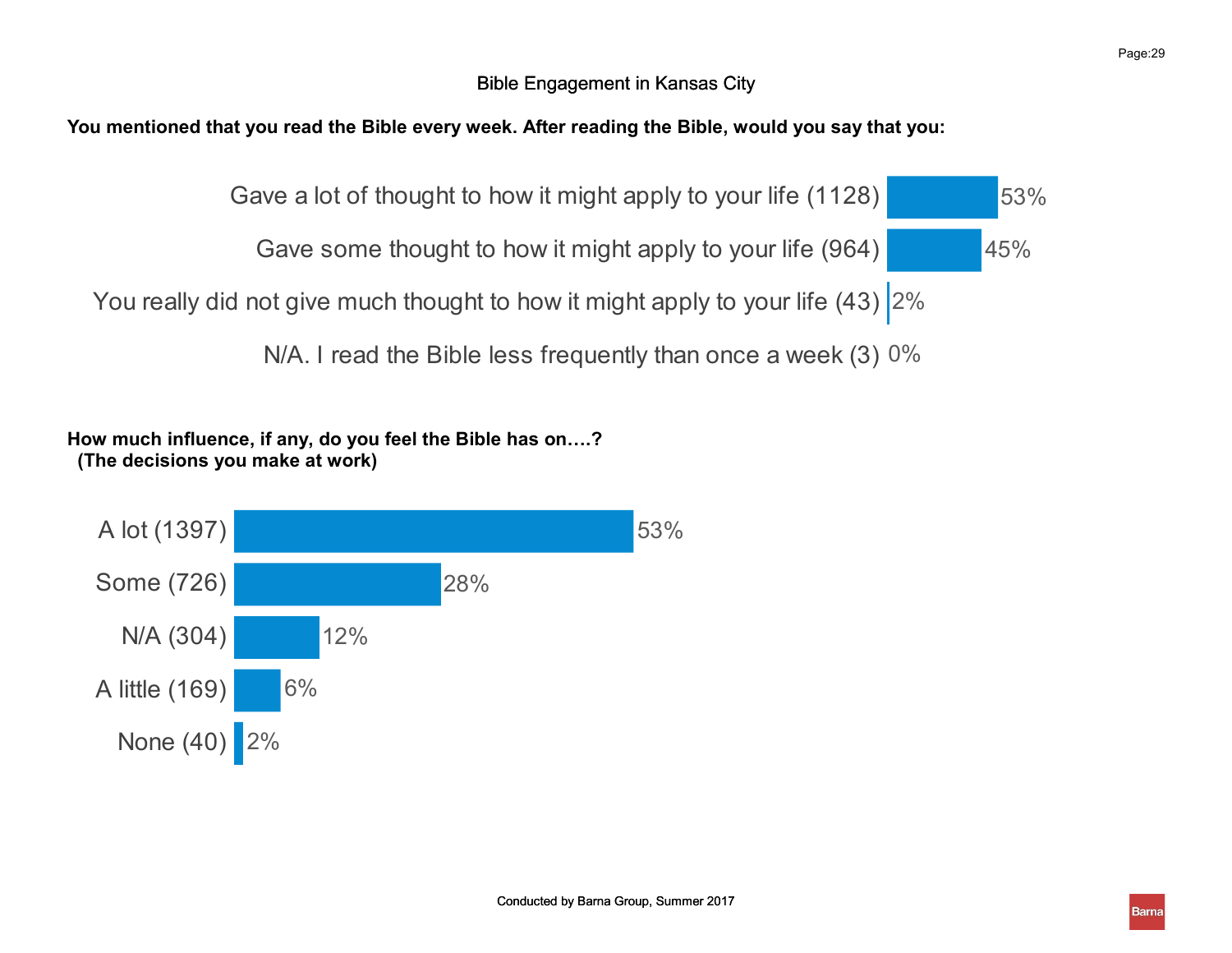How much influence, if any, do you feel the Bible has on….? (Your marriage)

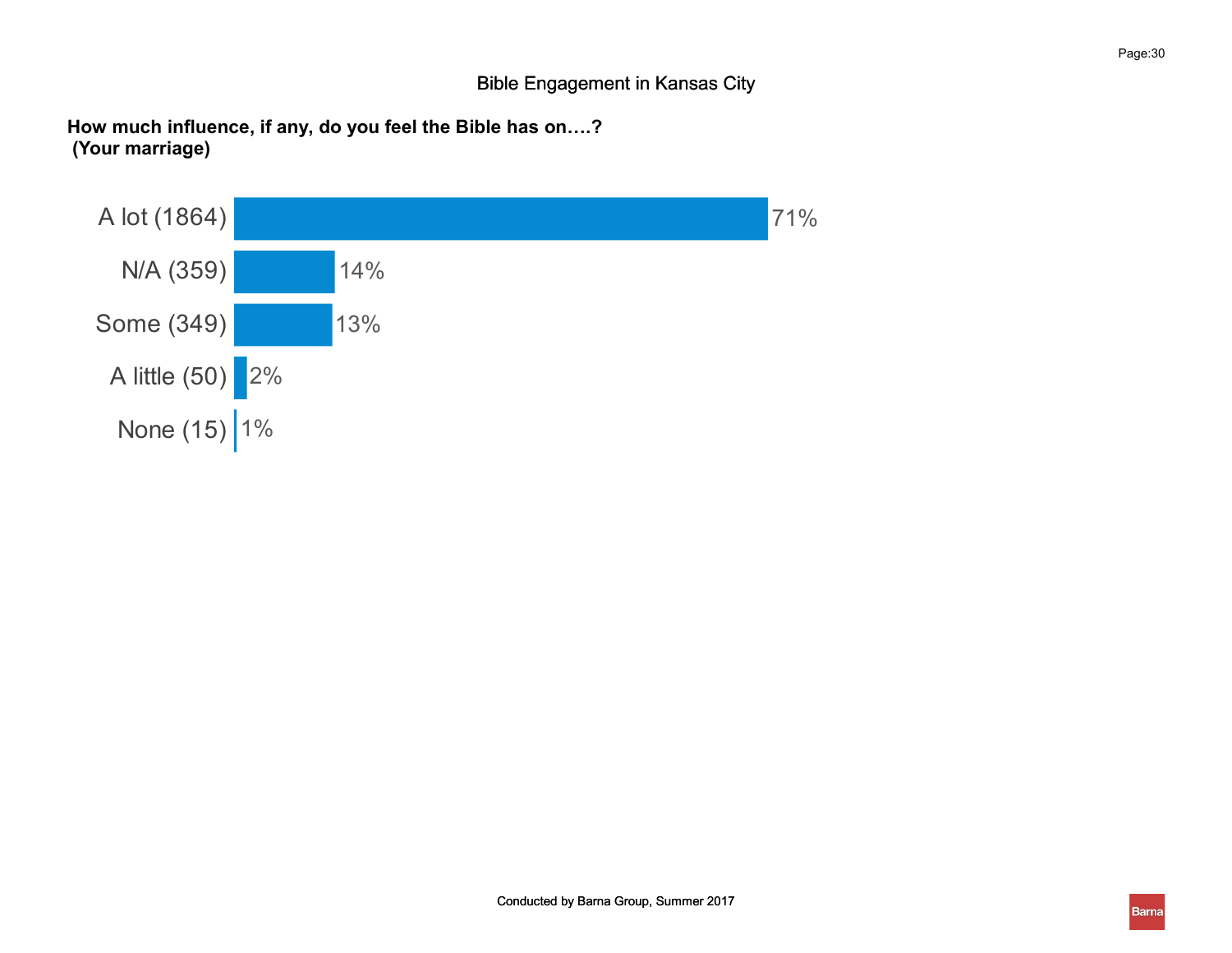How much influence, if any, do you feel the Bible has on….? (The decisions you make as a parent)

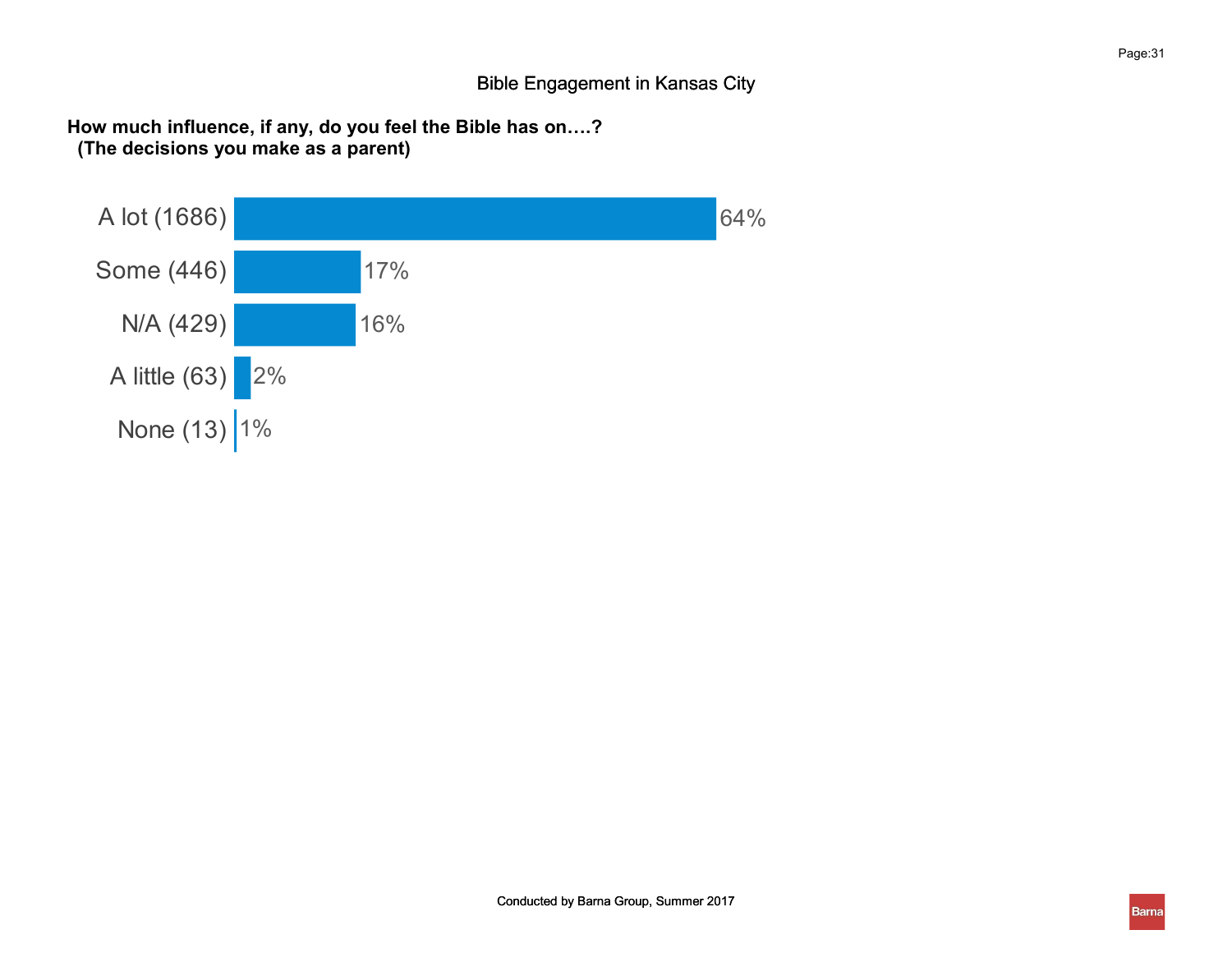How much influence, if any, do you feel the Bible has on….? (The decisions you make about finances and money)

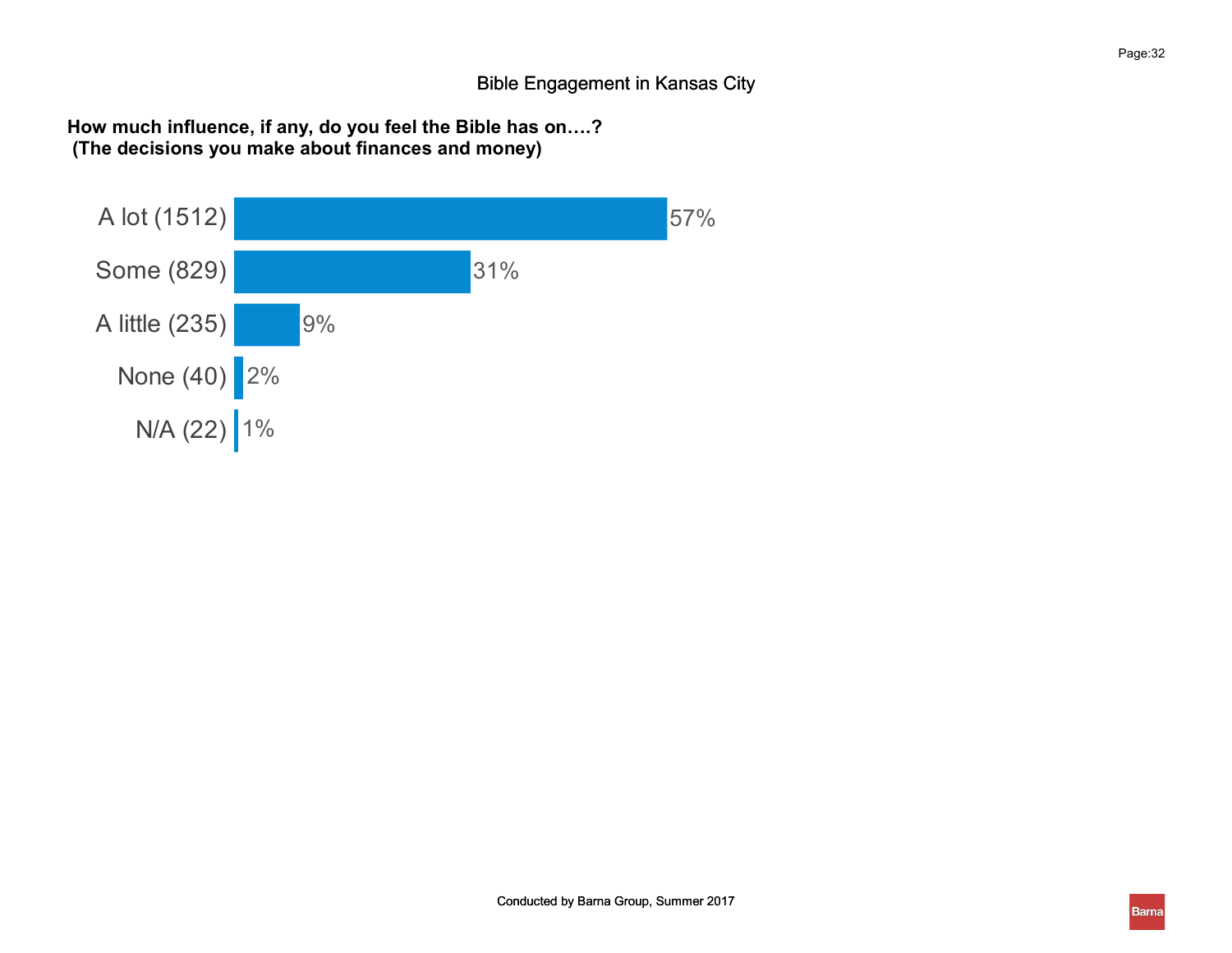How much influence, if any, do you feel the Bible has on….? (The decisions you make about your education)

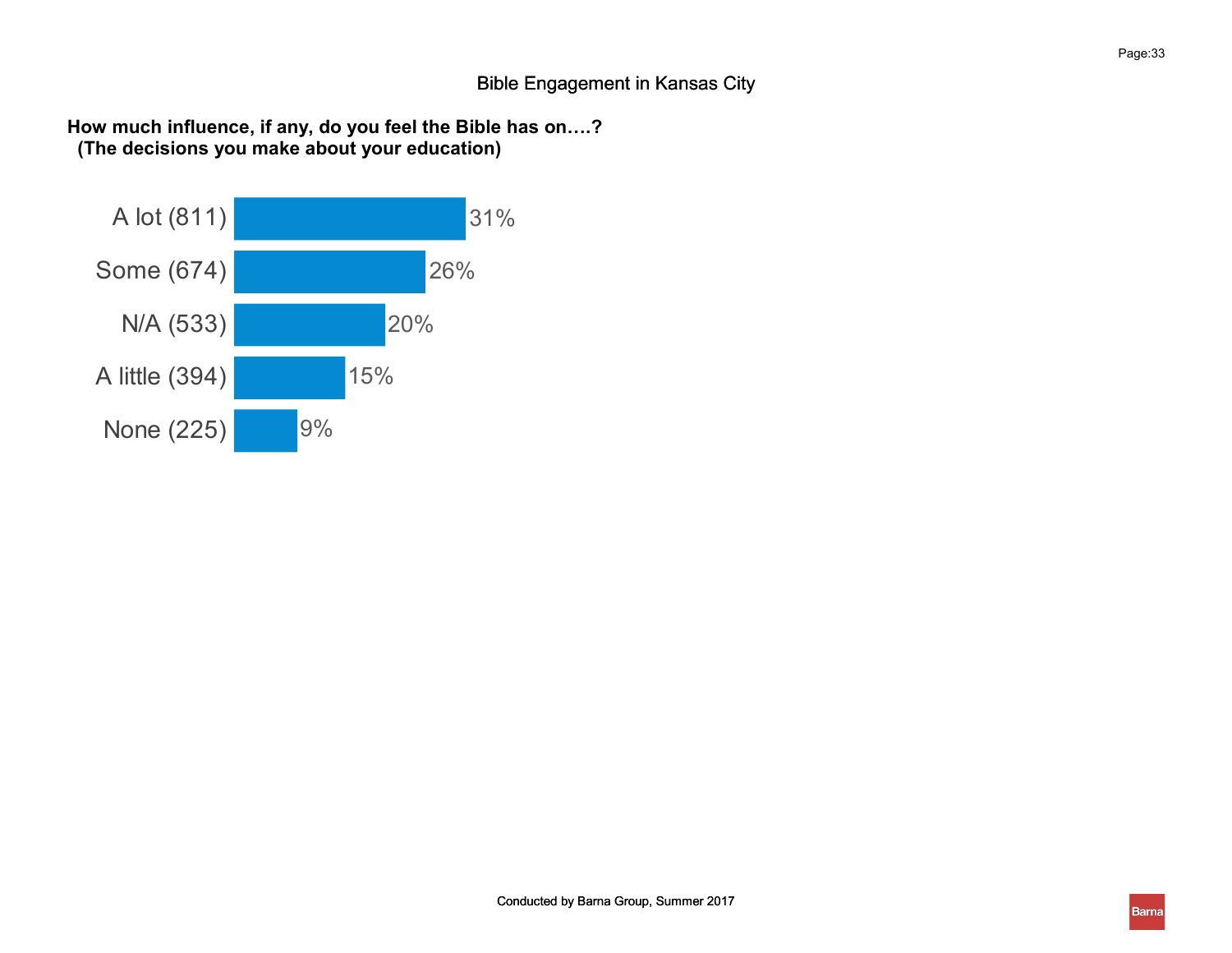How much influence, if any, do you feel the Bible has on….? (The movies and television you choose to watch)

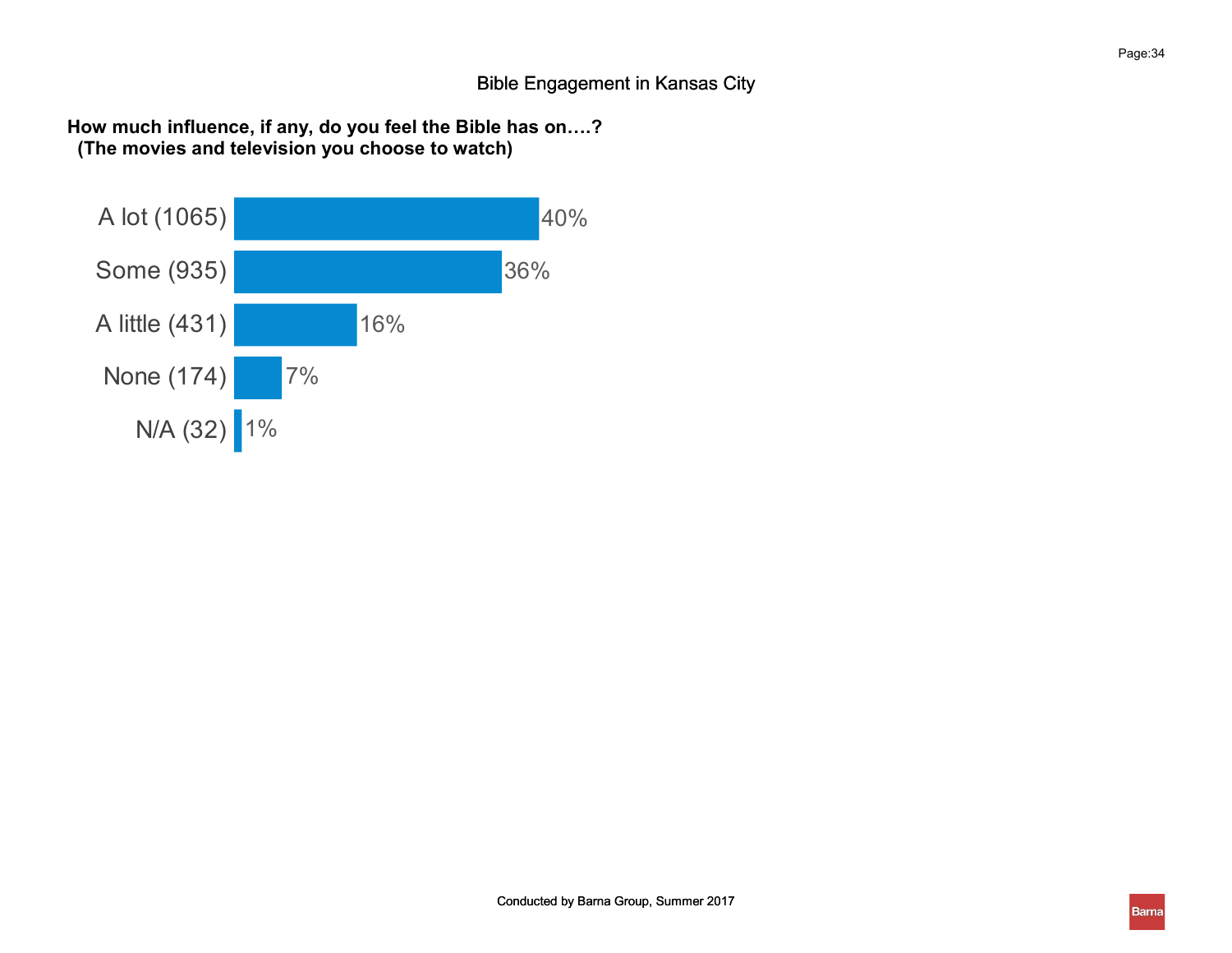How much influence, if any, do you feel the Bible has on….? (The decisions you make about sex and sexuality)

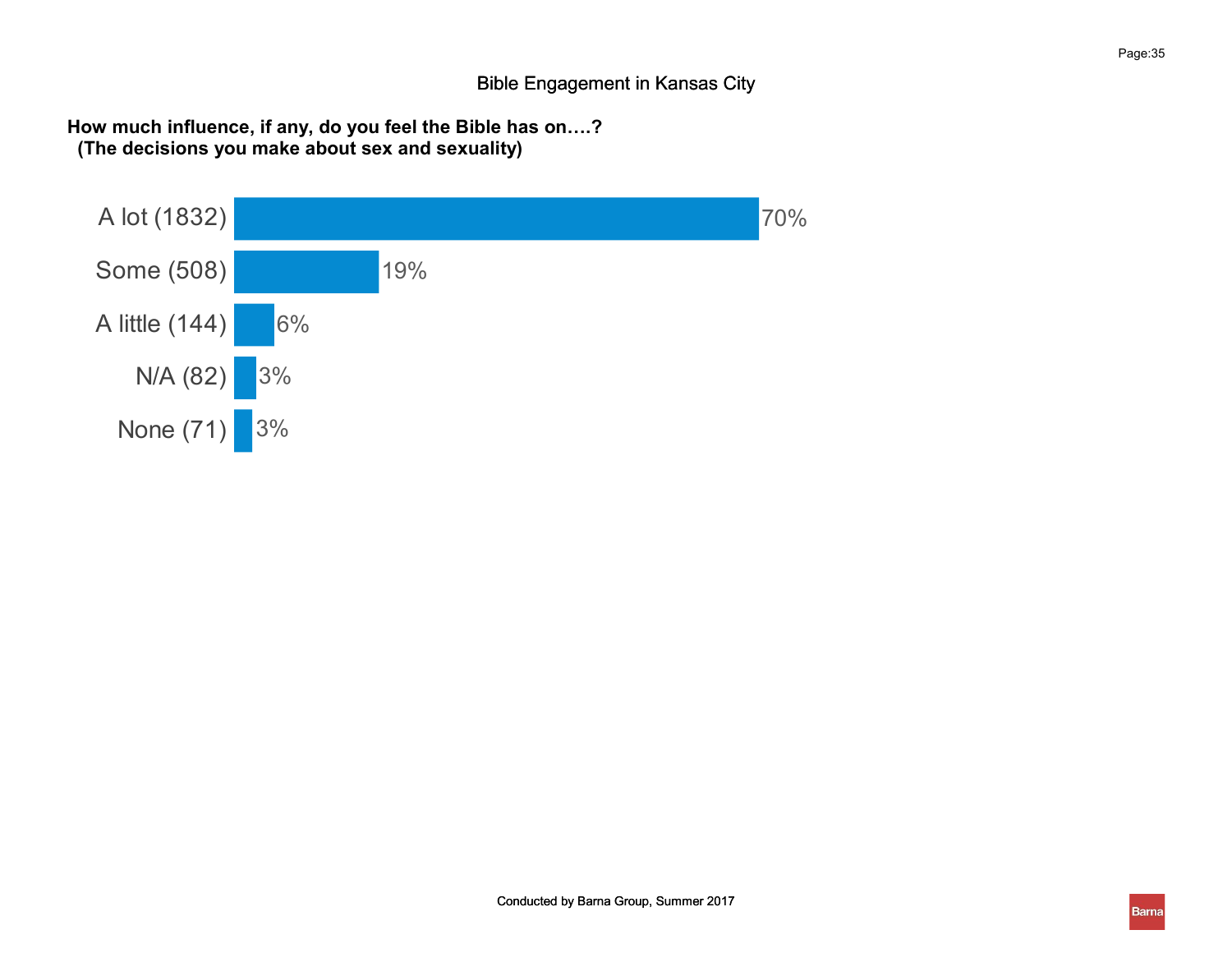How much influence, if any, do you feel the Bible has on….? (Your views of political and social issues)

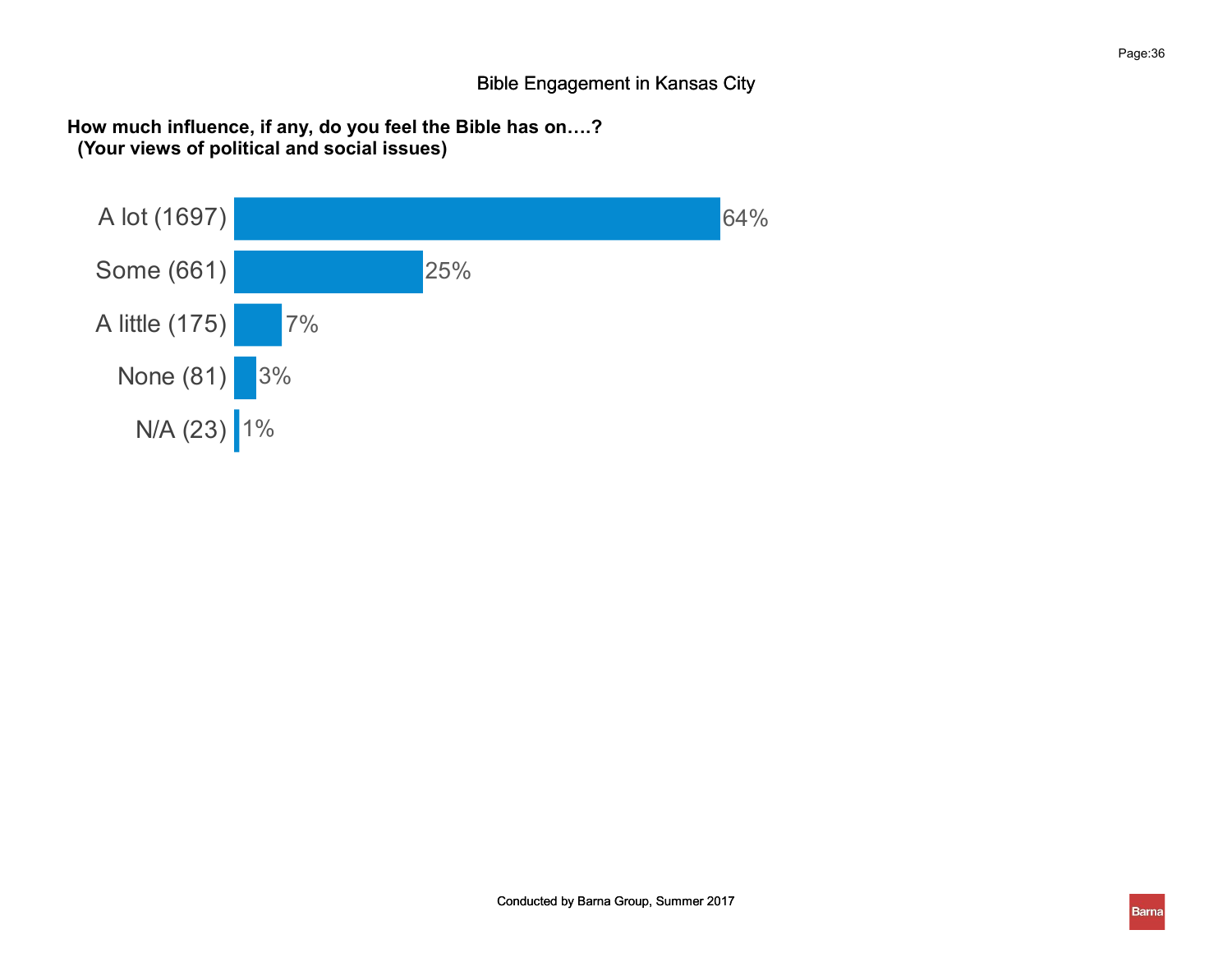Now, please indicate your level of agreement for each of the following statements.

Worship is part of your daily lifestyle; it is not just an event you attend (Worship is part of your daily lifestyle; it is not just an event you attend)



Now, please indicate your level of agreement for each of the following statements.

You are sampling the ideas of Christianity along with other religions (You are sampling the ideas of Christianity along with other religions)

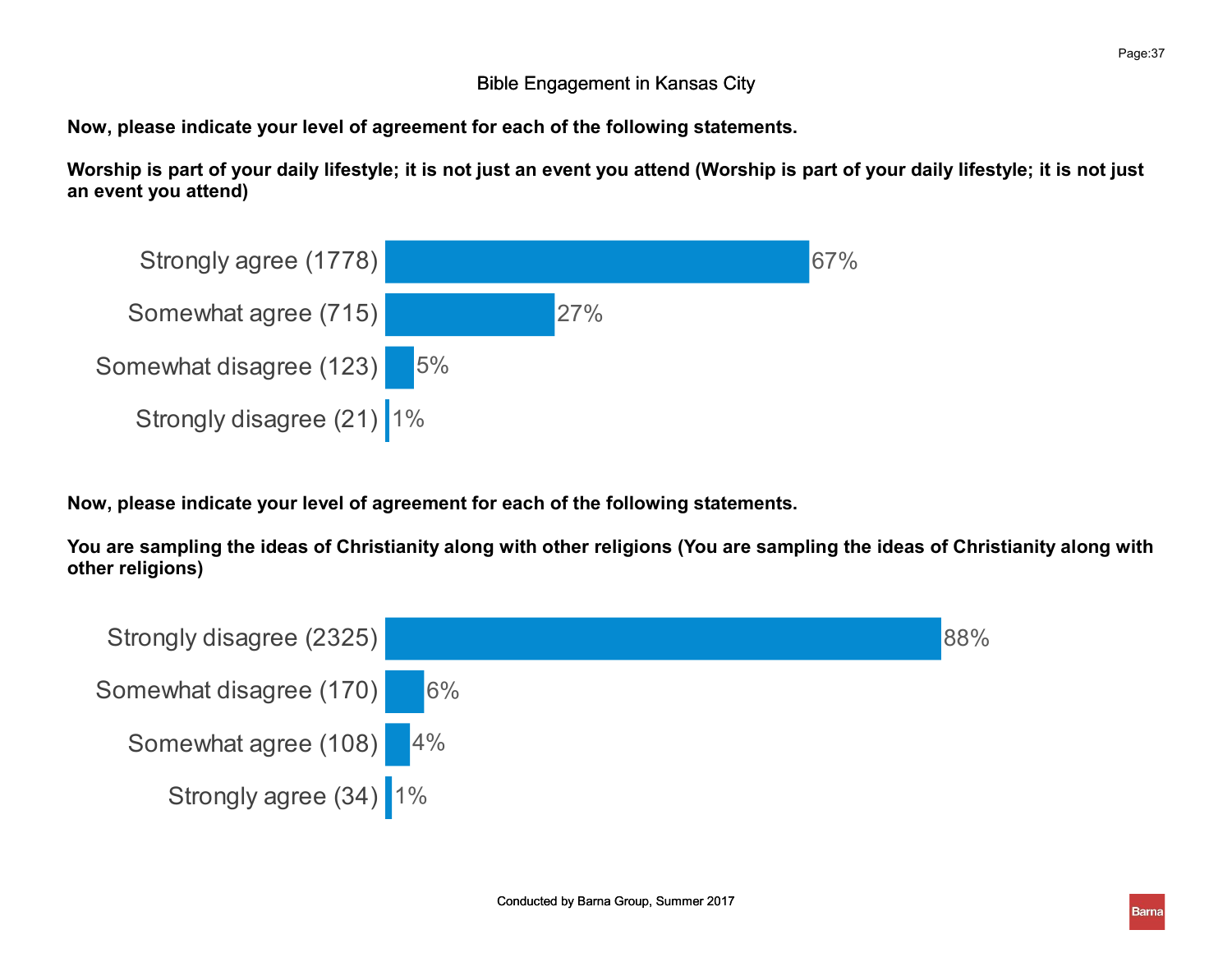Now, please indicate your level of agreement for each of the following statements.

You regularly make the time and effort to listen to what God has to say to you, personally (You regularly make the time and effort to listen to what God has to say to you, personally)



Now, please indicate your level of agreement for each of the following statements.

You, personally, have a responsibility to tell other people about your religious beliefs (You, personally, have a responsibility to tell other people about your religious beliefs)

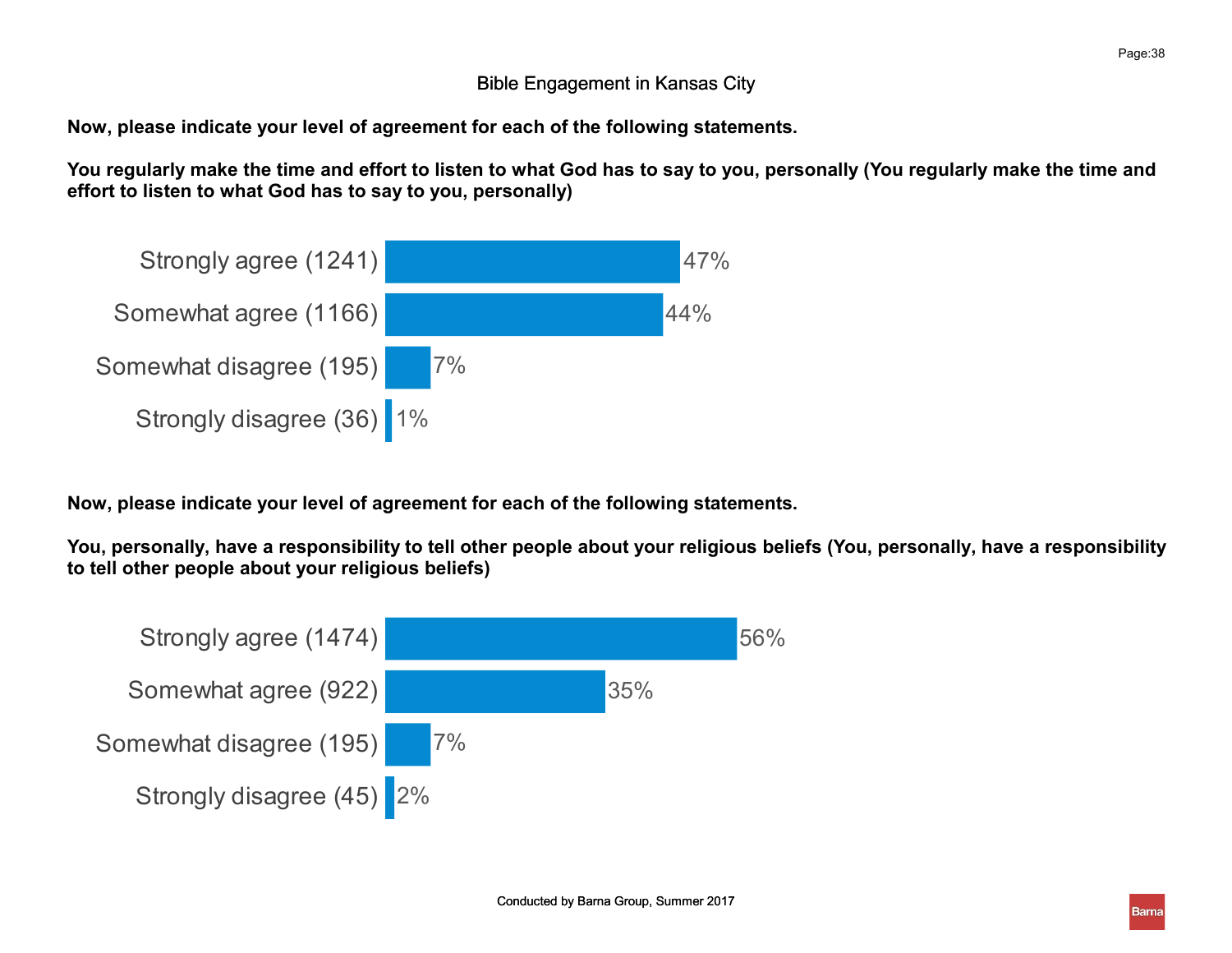Now, please indicate your level of agreement for each of the following statements.

If a person is generally good, or does enough good things for others during their life, they will earn a place in Heaven (If a person is generally good, or does enough good things for others during their life, they will earn a place in Heaven)



Now, please indicate your level of agreement for each of the following statements.

When He lived on earth, Jesus Christ was human and committed sins, like other people (When He lived on earth, Jesus Christ was human and committed sins, like other people)

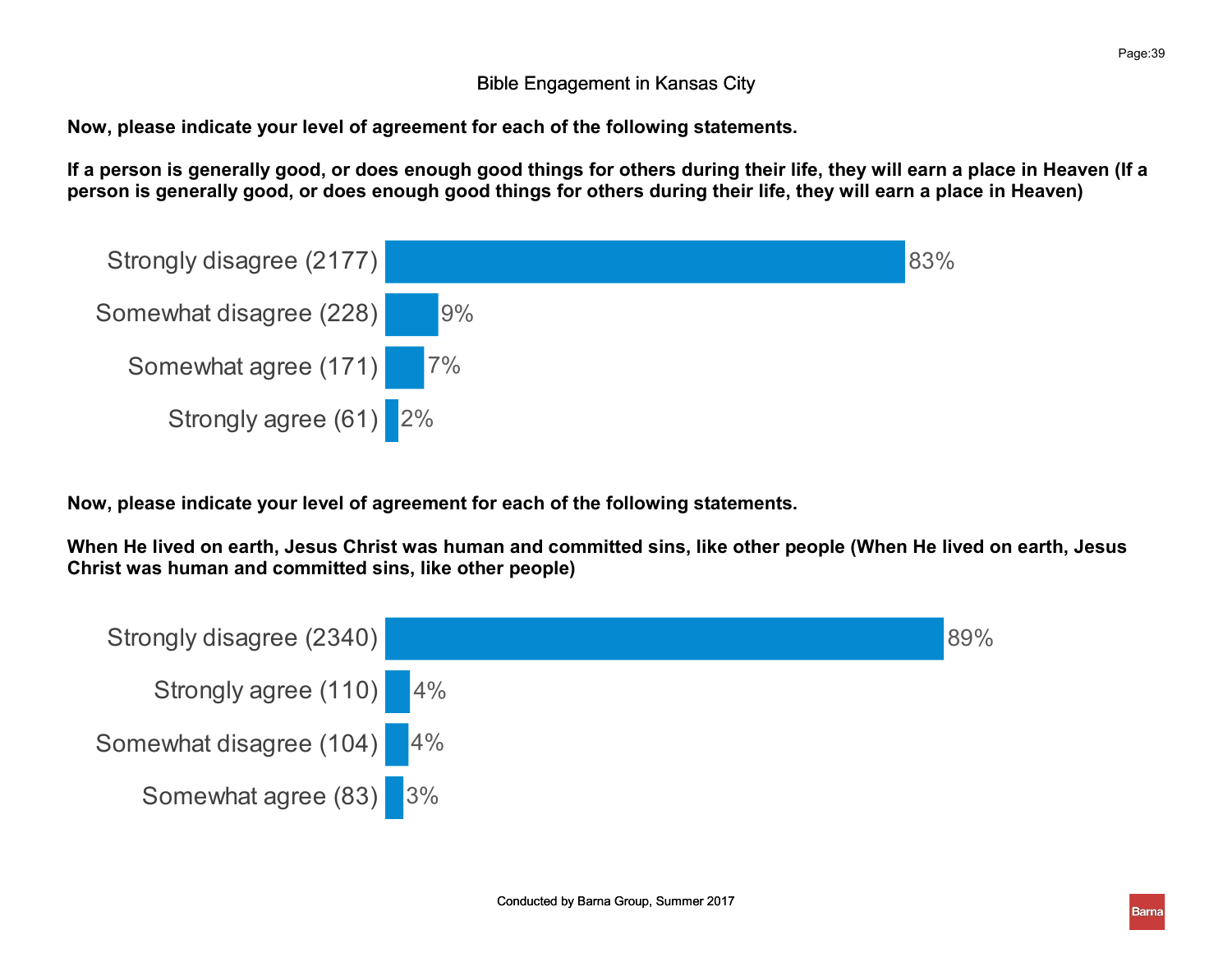Now, please indicate your level of agreement for each of the following statements.

Your religious faith is very important in your life today (Your religious faith is very important in your life today)



Now, please indicate your level of agreement for each of the following statements.

When you die you will go to Heaven because you have confessed your sins and have accepted Jesus Christ as your savior (When you die you will go to Heaven because you have confessed your sins and have accepted Jesus Christ as your savior)

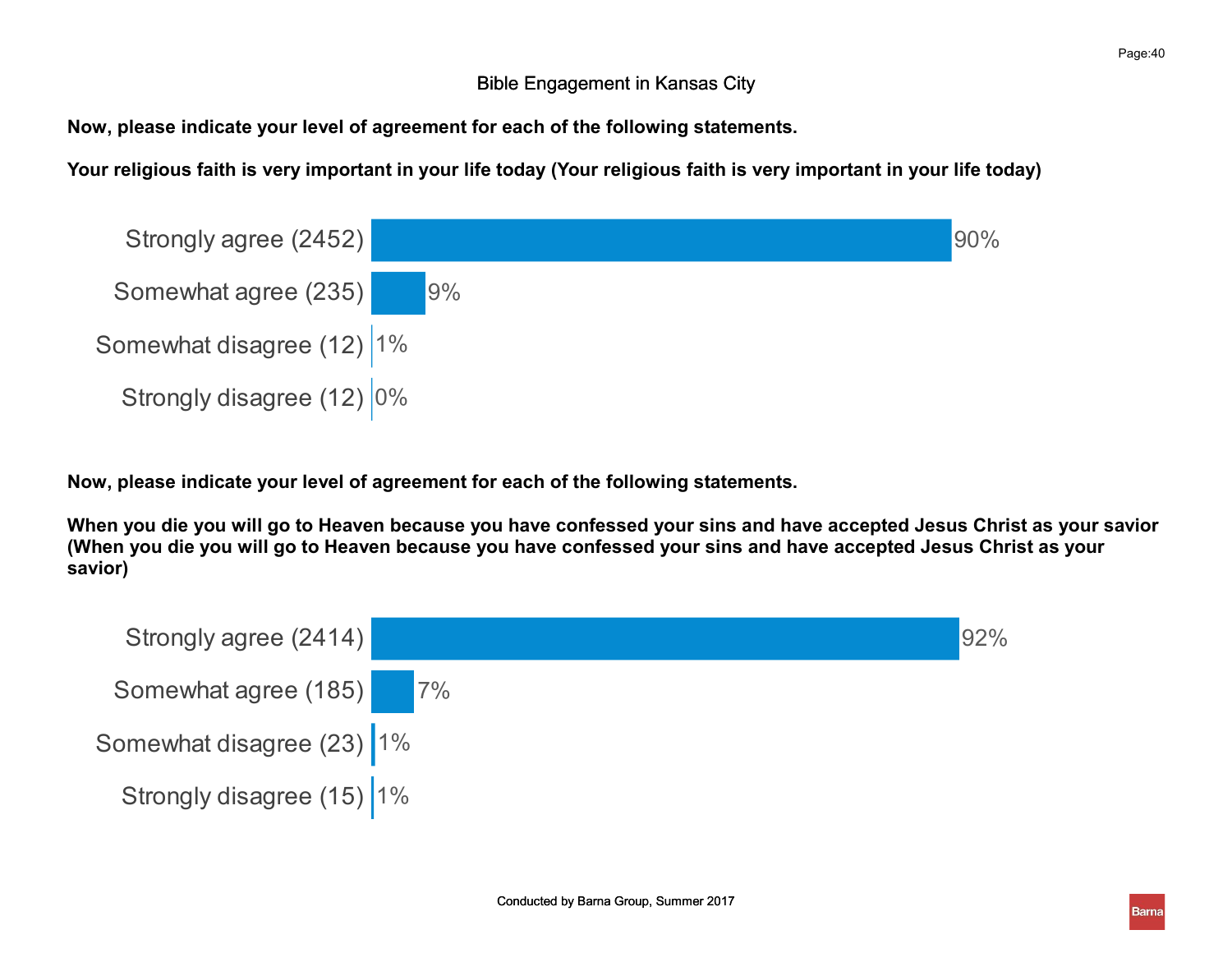Now, please indicate your level of agreement for each of the following statements.

Male (1048) 39%

You have made a personal commitment to Jesus Christ that is still important in your life today (You have made a personal commitment to Jesus Christ that is still important in your life today)

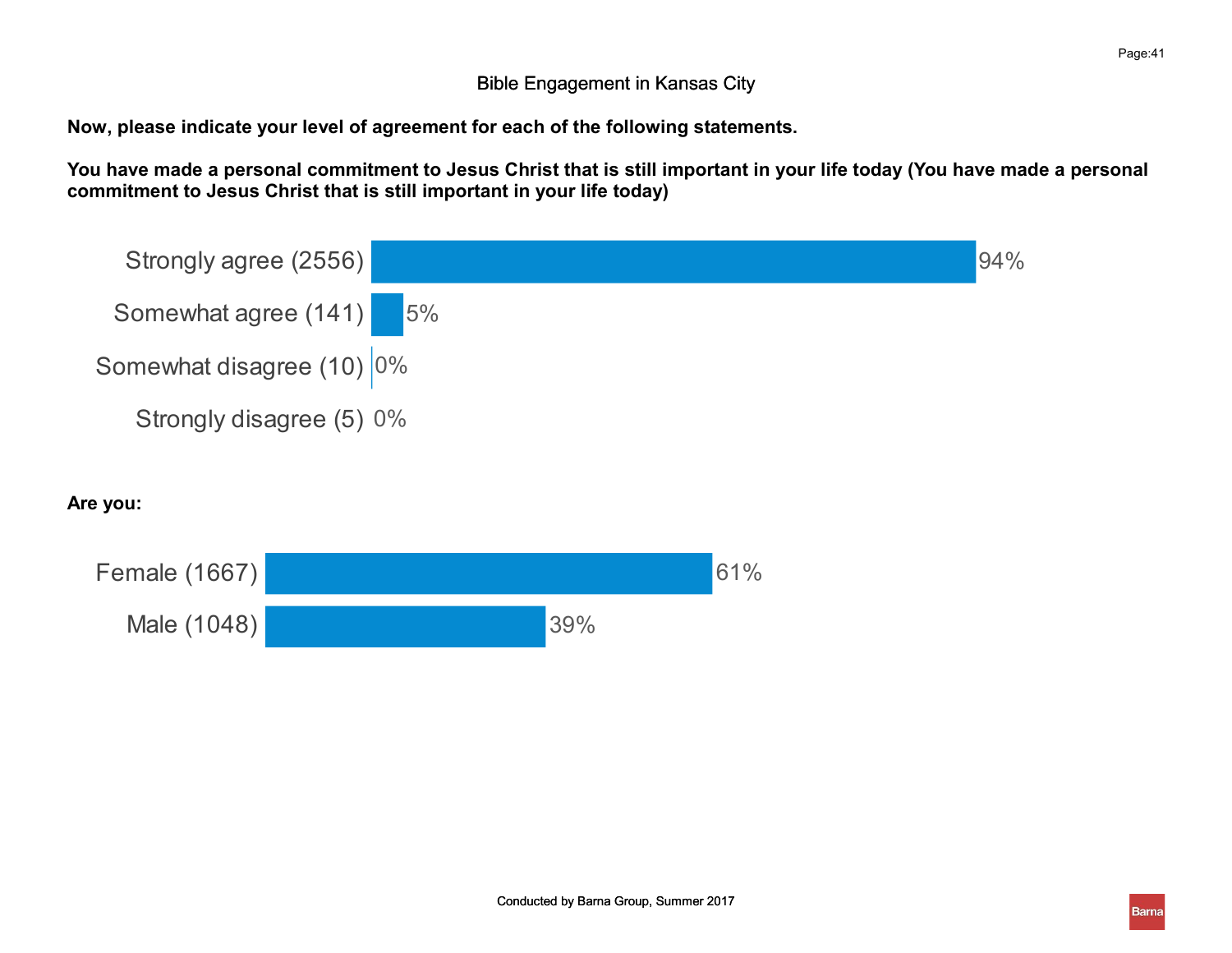#### What is the highest level of education you have completed?



### Do you have any children under the age of 18 who live in your household?

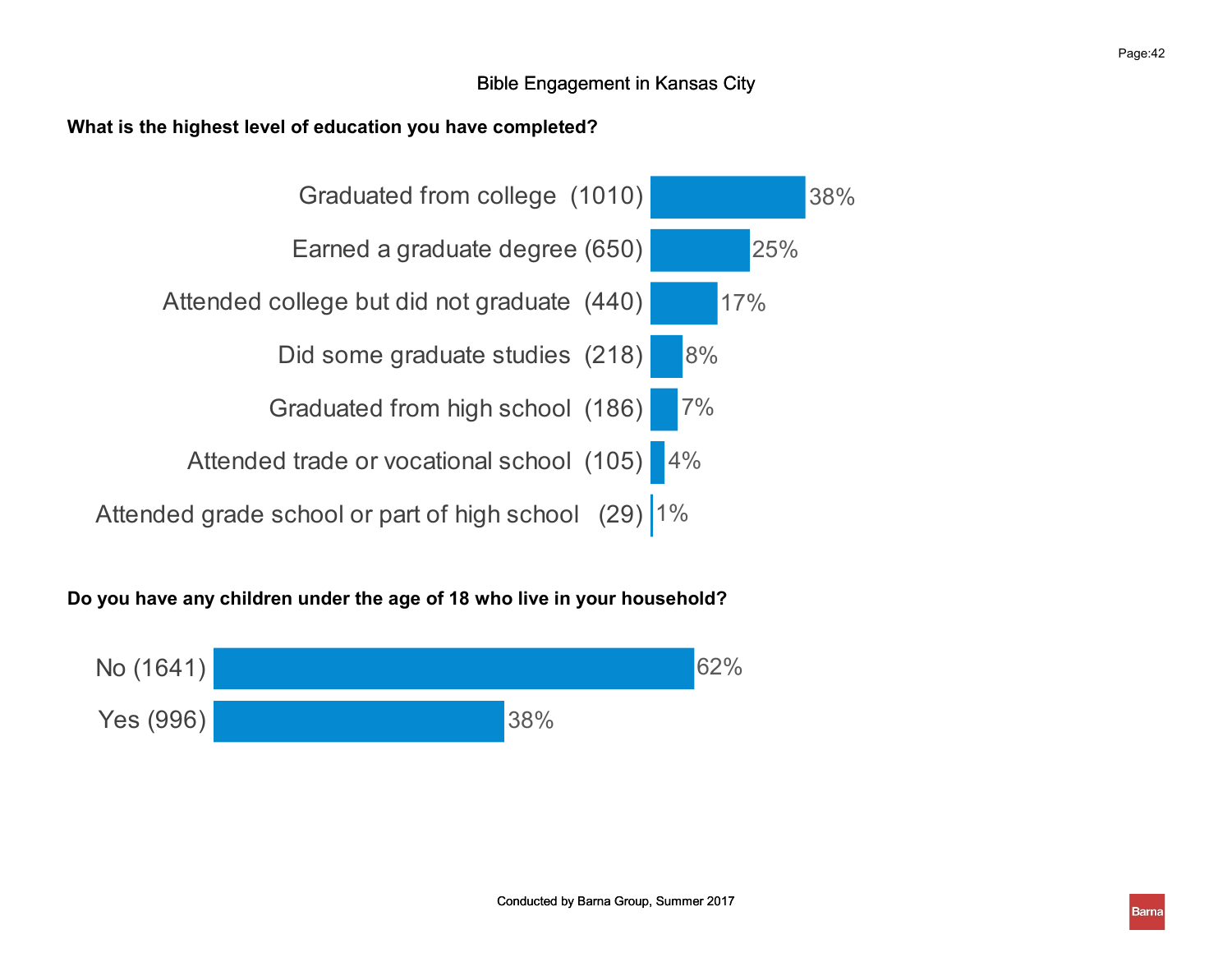### Are you currently:



 $\frac{1}{2}$ 87 **Median Age: 51.7 years old**